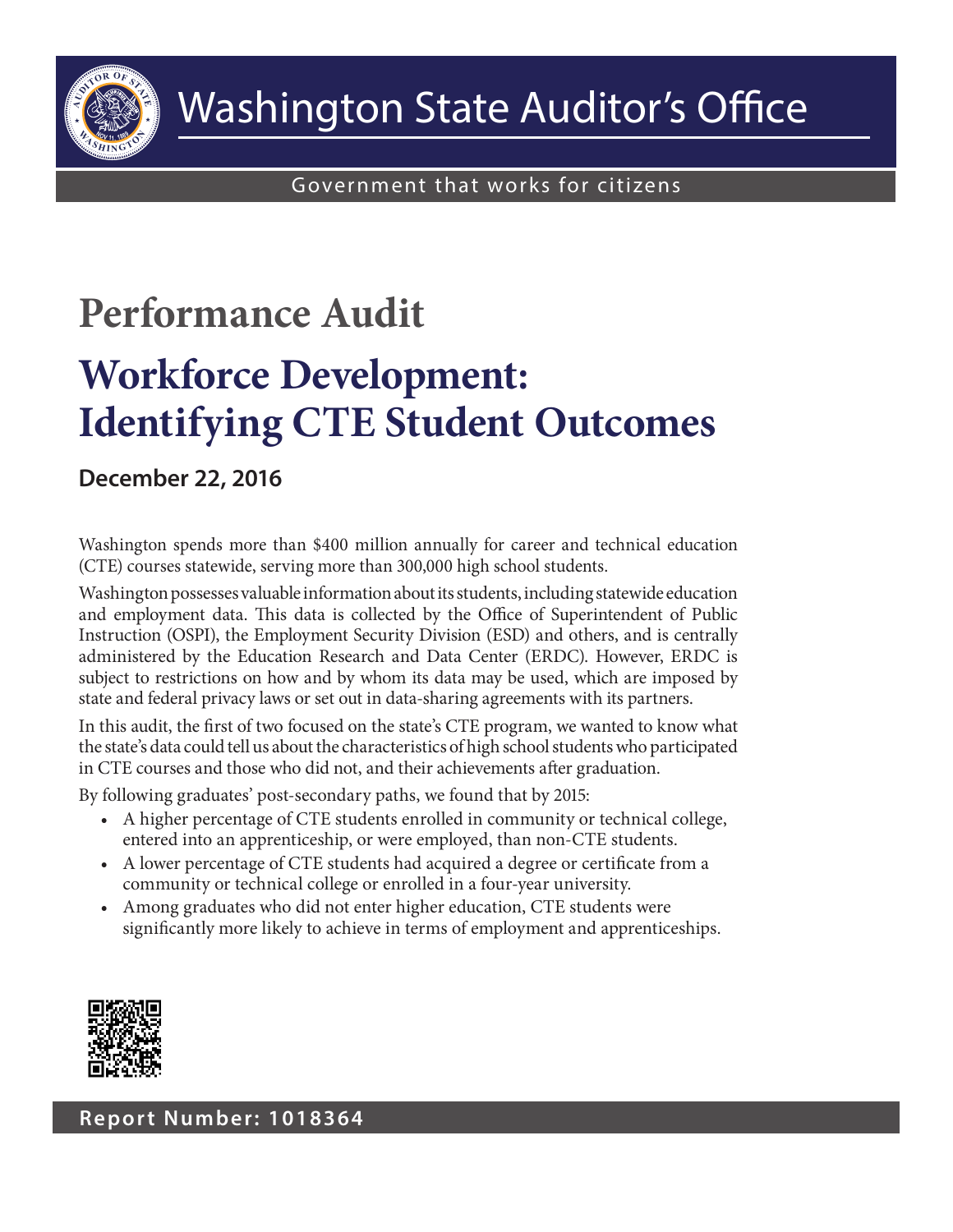## **Table of Contents**

Note: The audit results presented here use confidential data from the Education Research and Data Center (ERDC), located within the Washington Office of Financial Management (OFM). The ERDC works with educators, policymakers and other partners to provide information and analysis from its statewide longitudinal data system; which includes de-identified information about people's preschool, educational, and workforce experiences. The views expressed here are those of the State Auditor's Office and do not represent those of OFM or other data contributors. Any errors in data interpretation or analyses are attributable to the State Auditor's Office.

#### *The mission of the Washington State Auditor's Office*

The State Auditor's Office holds state and local governments accountable for the use of public resources.

The results of our work are widely distributed through a variety of reports, which are available on our website and through our free, electronic **[subscription service](https://portal.sao.wa.gov/saoportal/Login.aspx)**.

We take our role as partners in accountability seriously. We provide training and technical assistance to governments and have an extensive quality assurance program.

For more information about the State Auditor's Office, visit **[www.sao.wa.gov](http://www.sao.wa.gov/Pages/default.aspx)**.

#### *Americans with Disabilities*

In accordance with the Americans with Disabilities Act, this document will be made available in alternative formats. Please email Communications@sao.wa.gov for more information.

#### *State Auditor's Office contacts* **State Auditor Troy Kelley**

360-902-0370, Auditor@sao.wa.gov

**Jan M. Jutte, CPA, CGFM – Deputy State Auditor** 360-902-0360, Jan.Jutte@sao.wa.gov

**Chuck Pfeil, CPA – Director of State & Performance Audit** 360-902-0366, Chuck.Pfeil@sao.wa.gov

**Christopher Cortines, CPA – Principal Performance Auditor** 360-725-5431, Christopher.Cortines@sao.wa.gov

**Carolyn Cato – Senior Performance Auditor** 360-725-5551, Carolyn.Cato@sao.wa.gov

**William Clark – Performance Auditor** 360-725-5632, William.Clark@sao.wa.gov

#### *To request public records*

**Public Records Officer** 360-725-5617, PublicRecords@sao.wa.gov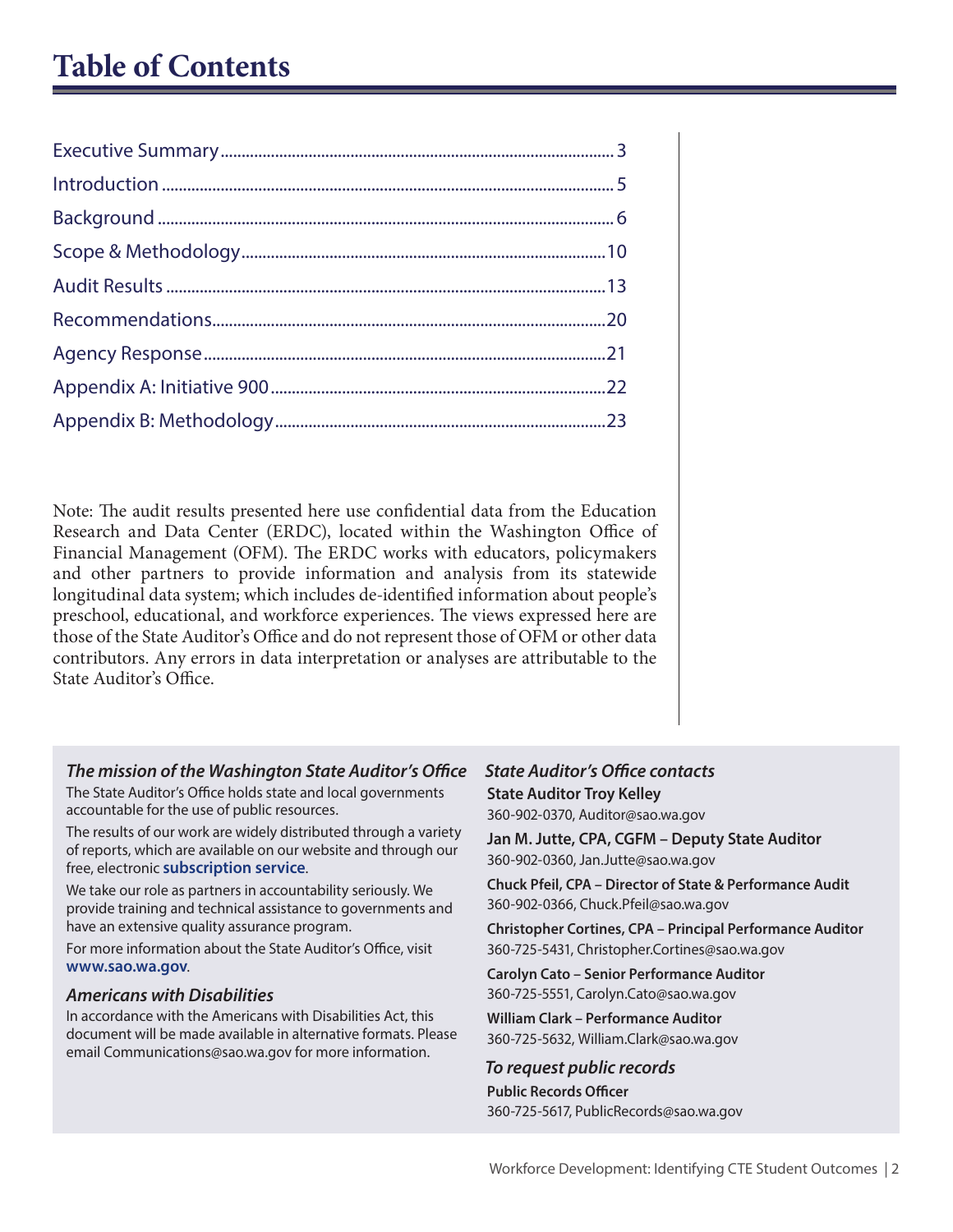<span id="page-2-0"></span>In 2014, Washington spent more than \$400 million in state and federal funds on career and technical education (CTE). In high schools alone, more than 300,000 students across the state participated in CTE programs. CTE programs are meant to engage students in a wide variety of subjects, incorporating academic, career and technical skills to prepare students for life after high school. These programs are intended to be relevant to the interests of students, but also responsive to the needs of employers and the economy.

CTE course offerings are determined by school districts, but the Office of Superintendent of Public Instruction (OSPI) oversees and approves all CTE course curricula in the state. Given the money invested in CTE, and the importance of the programs to students and the state's economy, we asked this question:

• What are the education and employment outcomes of Washington's secondary students who concentrate in or complete a CTE program?

By examining data compiled by the Education Research and Data Center (ERDC), we traced the post-secondary experiences of the 2012 and 2013 graduating classes. Using five markers of achievement we identified as positive outcomes (summarized in the sidebar), we found that CTE and non-CTE students had similar overall rates of achievement after graduating from high school. For those who did not enroll in a four-year university or did not enroll in any type of college, CTE students had higher rates of achievement compared to non-CTE students.

## **Differences in student outcomes are affected by the different paths that CTE and non-CTE students take**

To analyze the educational and employment outcomes of CTE students, we compared them with the outcomes of non-CTE students. Though CTE and non-CTE students appeared to have similar rates of positive post-secondary outcomes, we found that CTE students from the 2012 graduating class were 5 percent less likely to attain one or more achievements. However when we looked at 2012 graduates who did not attend a four-year university, CTE students were 11 percent more likely than non-CTE students to achieve, and 37 percent more likely to achieve among students who did not enroll in any higher education.

We also compared CTE and non-CTE students in terms of certain characteristics and experiences. Our analysis identified these differences for the 2012 and 2013 graduating classes:

| All achievers in 2012 and 2013 graduating classes                                                                                             | <b>CTE</b><br><b>students</b> | <b>Non-CTE</b><br><b>students</b> |
|-----------------------------------------------------------------------------------------------------------------------------------------------|-------------------------------|-----------------------------------|
| While in school, were more likely to be low income, have<br>accommodations for a disability under a Section 504 plan,<br>and have a lower GPA | Χ                             |                                   |
| More likely to persist in an apprenticeship program                                                                                           | X                             |                                   |
| More likely to persist in a community or technical college                                                                                    | X                             |                                   |
| More likely to be employed                                                                                                                    | X                             |                                   |
| More likely to receive a degree or certificate from a community<br>or technical college, or persist in a four-year university                 |                               | X                                 |

Achievements include: persistent enrollment in a university or a community or technical college (CTC), certificates or degrees from a CTC, persistence in an apprenticeship, and livingwage employment.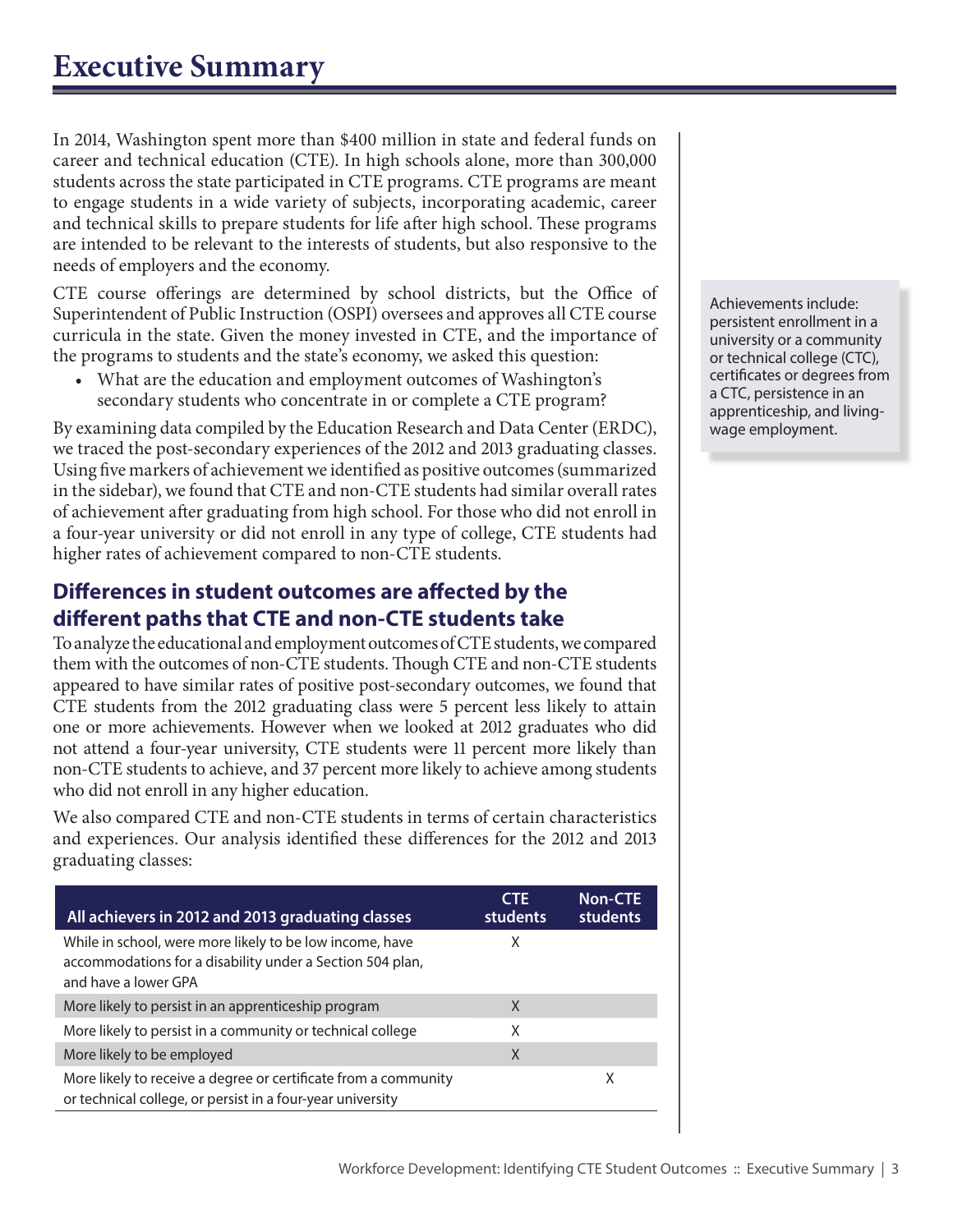We found that CTE students as a group were more likely to come from low-income families, have accommodations for a disability under a Section 504 plan, and have a lower grade point average (GPA) than non-CTE students. However, we found a greater difference in these characteristics between high-achieving students and low-achieving students regardless of CTE status. Low-achieving students were also more likely to be enrolled in special education.

## **Making student data available to Washington's school districts could help them improve their CTE programs**

We found that ERDC-managed datasets provide valuable insights into the paths students pursue and their achievements. We also found that these datasets can highlight important differences between the achievement and CTE status of students. Without this data, districts may not recognize whether their programs are successful at preparing graduates for the world after high school, or if those programs require improvement.

ERDC currently makes some of this data available to districts in the form of online reports at both the school and district levels. The more detailed data from ERDC that we used to make our assessments could further help districts assess their programs. OSPI and ERDC have an opportunity to make this more detailed data available and easier for school districts to use. This partnership approach is essential because some districts are likely too small to be able to invest the time and staff resources necessary to meet ERDC requirements for accessing the data; even larger districts may not have employees able to perform the necessary analysis to draw conclusions from the data once they have access to it. Furthermore, ERDC's own limited staff and competing priorities may restrict its ability to make this data easier and more available to use without OSPI's assistance.

## **Recommendations:**

We recommend OSPI work with the ERDC to make student data more accessible for school districts to improve their CTE programs. Our suggestions include:

- • Obtain and reformat ERDC data sets for easy use by school districts
- Make ERDC data openly available online in a format that conforms with ERDC privacy restrictions
- Help districts request ERDC data and complete data access agreements when more extensive data is requested

We also recommend OSPI consider ways it can support school districts' analyses of student outcomes data.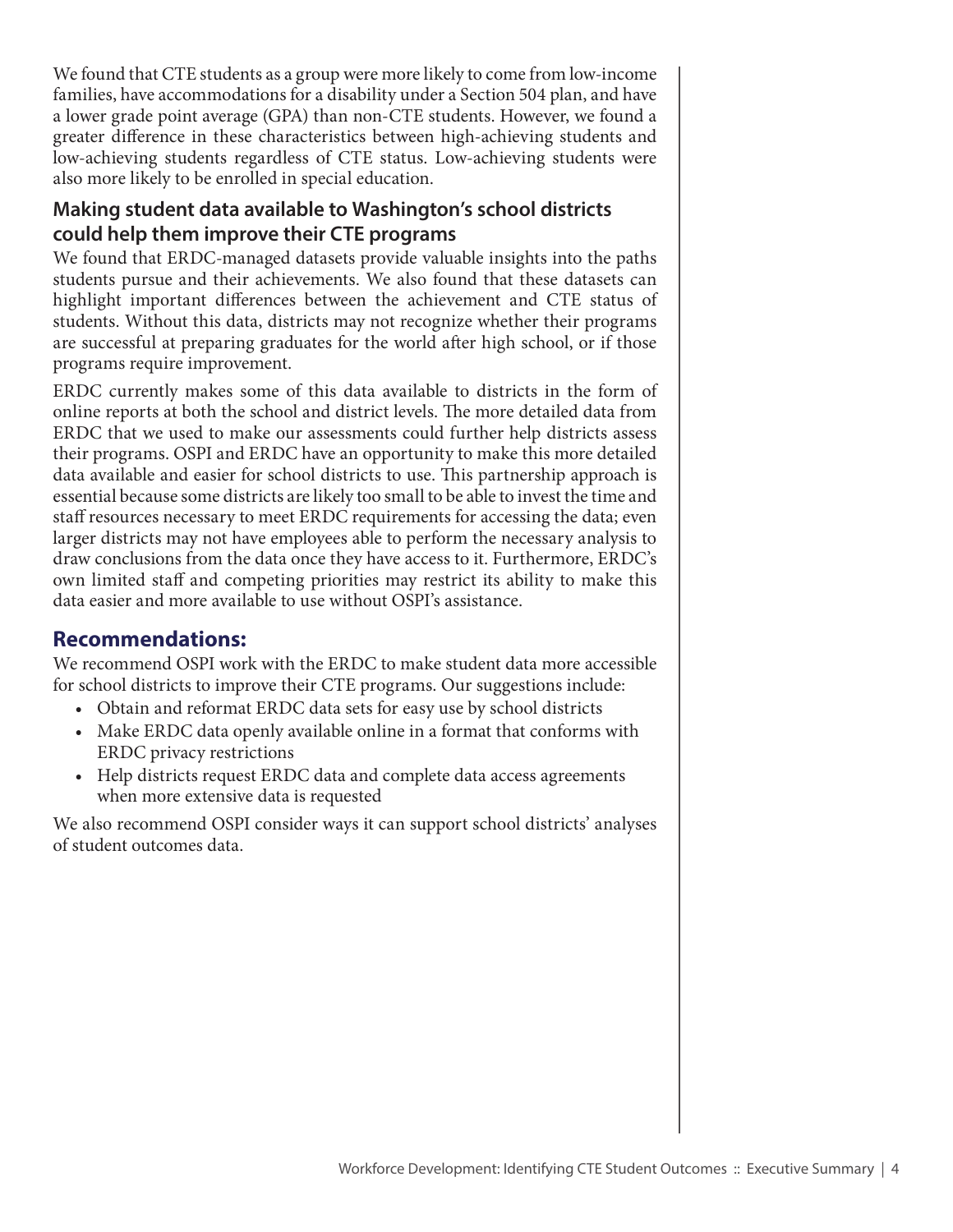<span id="page-4-0"></span>Career and Technical Education (CTE) programs are a key component of the workforce development system in Washington. Secondary CTE programs (programs at middle schools, high schools and skill centers) introduce students to a wide variety of occupational and technical skills in an instructional setting. In the 2013-14 school year, Washington spent more than \$400 million in state and federal funds on secondary CTE courses across the state, serving more than 300,000 high school students. In 2015, CTE courses were taught in 239 school districts, as well as at skill centers and on military bases.

The educational prerequisites for most occupations are growing increasingly complex and analysts in workforce preparation have reported that the gap between the skills young hires possess and estimated employer requirements is widening. Many Washington agencies have collaborated over the last five years to assess the needs of Washington's employers and the skills students need to be successful in postsecondary education and employment. The Office of Superintendent of Public Instruction (OSPI) and postsecondary educators have recognized that effective CTE curricula must incorporate 21st-century skills if schools are to adequately prepare students to become productive workers in fields that are actually growing. However, even as state agencies recognize these issues, individual school districts have considerable discretion over their CTE course offerings.

#### **Studying data around student achievement outcomes can help school districts better tailor CTE offerings**

Education researchers have encountered several difficulties in establishing direct connections between CTE courses and workplace success, in part due to the varying definitions of what constitutes a CTE student. It is also challenging to effectively measure the impact of CTE courses on any one student's achievement, because many factors influence student success after graduation. Despite these limitations, student data already in the state's possession can reveal much about the relationship between secondary CTE programs and student outcomes.

The Education Research and Data Center (ERDC), housed in the Office of Financial Management, collects and maintains data on Washington students for research and reporting purposes, including postsecondary education and employment data. ERDC reports student outcomes at the statewide level, but has not performed an in-depth analysis of CTE student outcomes that takes postsecondary education, employment and apprenticeship into consideration. We wanted to see what could be learned about CTE student outcomes using the ERDC's data.

In our 2015 audit of Washington's workforce development system, we identified three key risks in the system: variations in local service delivery, varying degrees of engagement between employers and educators, and inconsistent quality of counseling to help students transfer into training and employment. We scoped this audit, and the one that follows in early 2017, based on those risks. The second audit will examine leading practices that could benefit our state's CTE program.

#### **We designed this audit to answer this question:**

What are the education and employment outcomes of Washington's secondary students who concentrate in or complete a CTE program?

#### **The 21st Century Skills Framework**

The P21 Framework for 21st Century Learning was developed with input from educators, education experts, and business leaders to define and illustrate the skills, knowledge, expertise, and support systems that students need to succeed in work, life, and citizenship.

Source: **Partnership for [21st Century Learning](http://www.p21.org/storage/documents/docs/P21_framework_0816.pdf)**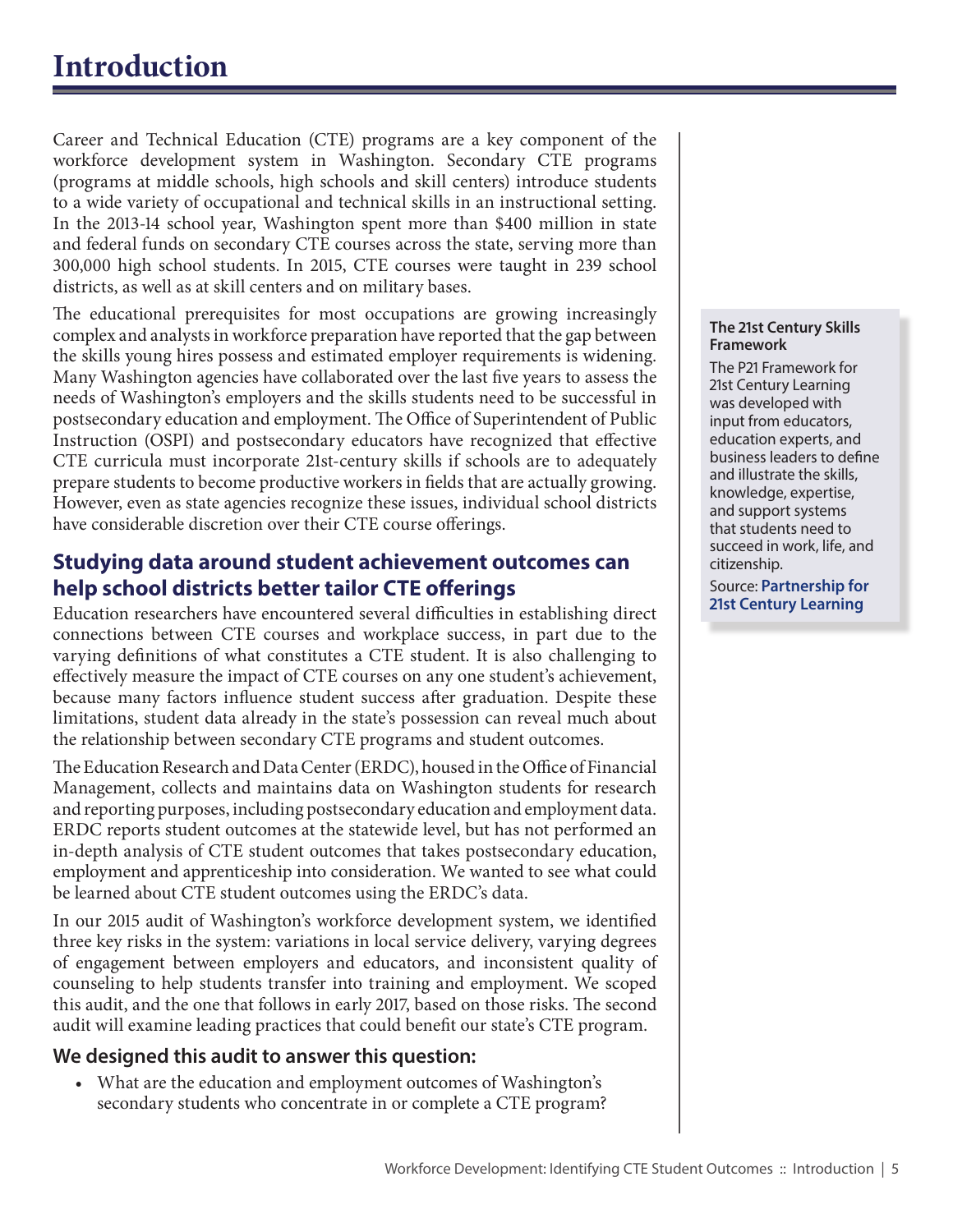## <span id="page-5-0"></span>**Young workers in the 21st century require different skills than their parents or grandparents**

Technical and vocational education was historically unrelated to academic educational tracks. For much of the 20<sup>th</sup> century, students in these classes were prepared for jobs in fields that were considered "blue collar" – construction or heavy industry, for example – while students on the academic track were prepared for universities and "white collar" jobs and professions. The requirements of the 21st century workplace have placed new demands on students who were once sure of well-paying jobs that required less formal education. Graduates are now expected to start work with a much more sophisticated skill set. For example, manual jobs such as auto mechanic now require familiarity with electronics or computer technology. Furthermore, today's graduates are also competing with workers in an increasingly globalized marketplace.

Secondary career and technical education gives students in middle schools and high schools a chance to sample instructional programs within career pathways, including agriculture, business, technology, health and more, while sometimes receiving college credit. These programs are intended to teach occupational and technical skills, often in a hands-on learning environment. Personal development is a cornerstone: courses should help students develop a solid work ethic and gain leadership skills while they prepare for jobs or further career training and education after high school.

Career and technical education (CTE) courses are structured to offer students flexibility while meeting academic standards. The latter has become increasingly important in light of Washington's 24-credit graduation requirements, which limit high school students to just four elective courses. Students are better able to take advantage of CTE course offerings when the content helps them gain the 17 core credits (out of the total 24 credits) they need to graduate (see **sidebar 1**). However, the state requires all students complete at least one credit in a CTE-aligned course in order to graduate; this credit is categorized as "occupational education" (defined in sidebar 2). Though occupational education courses must meet certain standards, they do not need to be an OSPI-approved CTE course or be taught by a CTE-certified instructor.

## **Career and technical education introduces students to the wide world of work**

All CTE courses are approved by OSPI. They are designated as either exploratory or **preparatory**.

In **exploratory CTE courses**, students demonstrate foundational and occupationspecific skills required to meet current industry standards that are approved by local advisory councils or other nationally defined standards. Students also explore and demonstrate knowledge of career options within a related career cluster, and demonstrate leadership and employability skills. At a minimum, occupational education courses must meet the definition of an "exploratory" course. Examples of exploratory courses include *Photograph and Video Foundations, Digital Communications Tools,* and *Family Health.*

**1. 'Two-for-one' classes help students meet core and CTE graduation requirements**

When CTE courses are designed to also meet the 17 core credits necessary to graduate, more students are willing and able to pursue CTE programs and to successfully complete them.

#### **2. How state law defines occupational education**

"…A series of learning experiences designed to assist the student to acquire and demonstrate competency of skills… which are required for success in current and emerging occupations."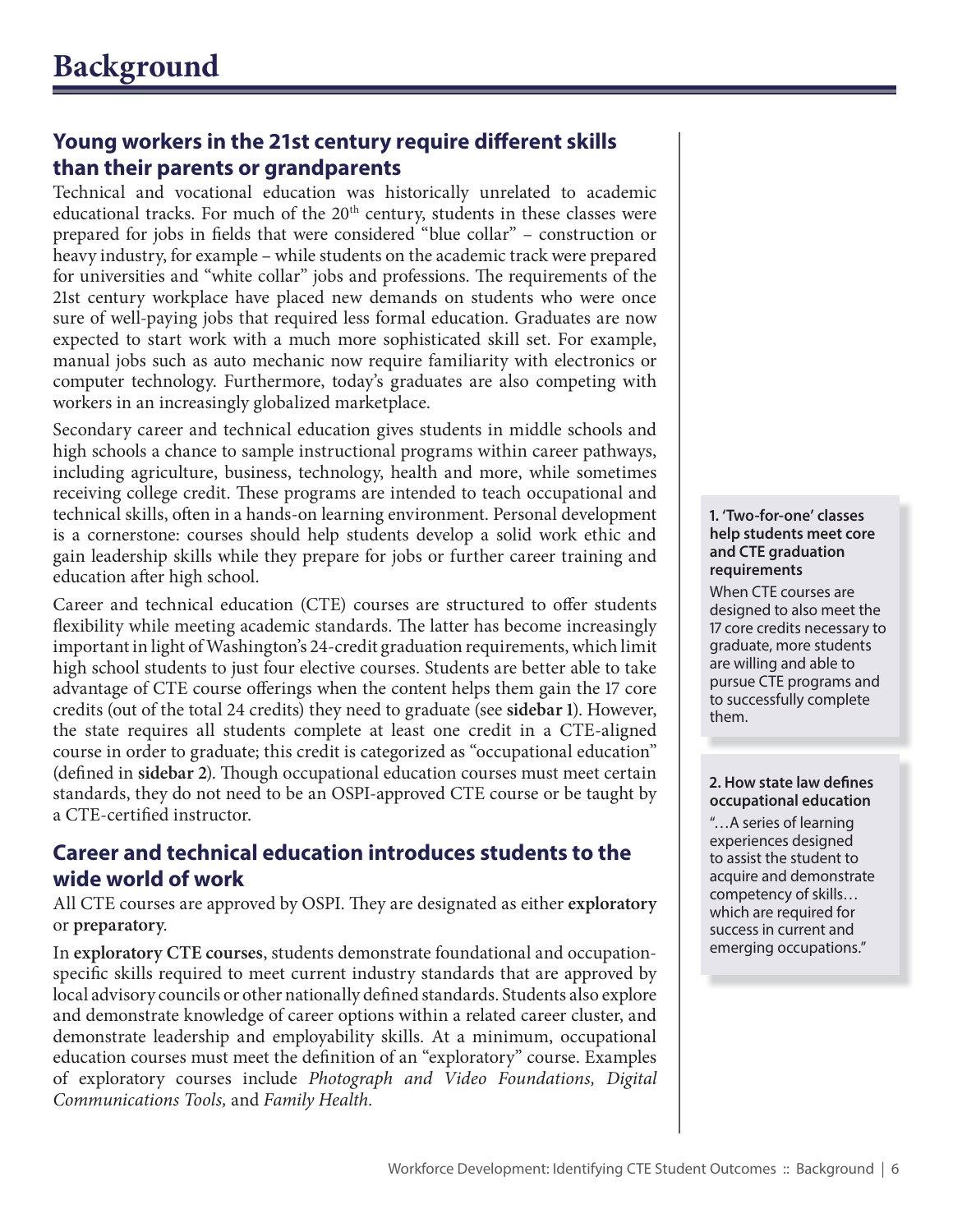**Preparatory CTE courses** are technically intensive and rigorous. Students demonstrate a mastery of skills that meet industry-defined standards needed for a career in that field. Completing a sequence of prescribed courses can lead to a certificate or credential necessary for employment, or result in college credit (known as dual credit) if the student receives a letter grade of at least a "B". These courses can lead in turn to employment, approved apprenticeships or postsecondary education in a related field. Examples include *Commercial Photography, Computer Engineering Technology,* and *Biomedical Innovation.*

#### **CTE courses are grouped into 16 industry-specific career clusters**

OSPI approves CTE courses, grouped into 16 occupational and industry-specific clusters (listed in **Exhibit 1**) that are consistent with federal grant reporting requirements.

**Exhibit 1 –** Career clusters reflect CTE course designations at the federal level

| CTE cluster/Program areas             |                                          |
|---------------------------------------|------------------------------------------|
| Agriculture & Natural Resources       | Hospitality & Tourism                    |
| Architecture & Construction           | <b>Human Services</b>                    |
| Arts, A/V Technology & Communications | Information Technology                   |
| <b>Business &amp; Administration</b>  | Law & Public Safety                      |
| Education & Training                  | Manufacturing                            |
| Finance                               | Retail/Wholesale Sales & Service         |
| Government & Public Administration    | Science Research & Engineering           |
| <b>Health Science</b>                 | Transportation, Distribution & Logistics |
|                                       |                                          |

Source: OSPI.

CTE courses are assembled into **programs of study** designed to achieve two goals: align secondary education with postsecondary education and adequately prepare students to enter postsecondary education, an apprenticeship and/or employment. CTE programs of study offer a coordinated, progressive sequence of CTE courses and related learning experiences. Among other requirements, a program of study must lead to an industry-recognized credential, an academic certificate or degree, or employment.

Any secondary student who has enrolled in two or more CTE courses above the exploratory level in a single career cluster is defined as a **Career Concentrator**. A secondary student who has completed a CTE instructional program (360 hours of instruction in a single program area with grades of "D" or better) is defined as a **Program Completer**.

## **State requirements for CTE programs**

State law requires that approved CTE programs align with rigorous industry and academic standards, and CTE course instructors must hold a valid CTE teaching certificate for their assigned content area. Each district's CTE programs must also have a local advisory committee to provide direction and guidance to administrators and teachers. A district's CTE advisory committee must include balanced representation from business/industry and labor, reflecting the diversity of local communities.

For the purposes of this audit, we considered CTE students as students who were completers, concentrators or both as follows:

**Career Concentrators** are high school students who have enrolled in two or more preparatory CTE courses in a single career cluster.

**Program Completers** are high school students who have completed a CTE instructional program with 360 hours of instruction, in a single career cluster, with grades of "D" or better.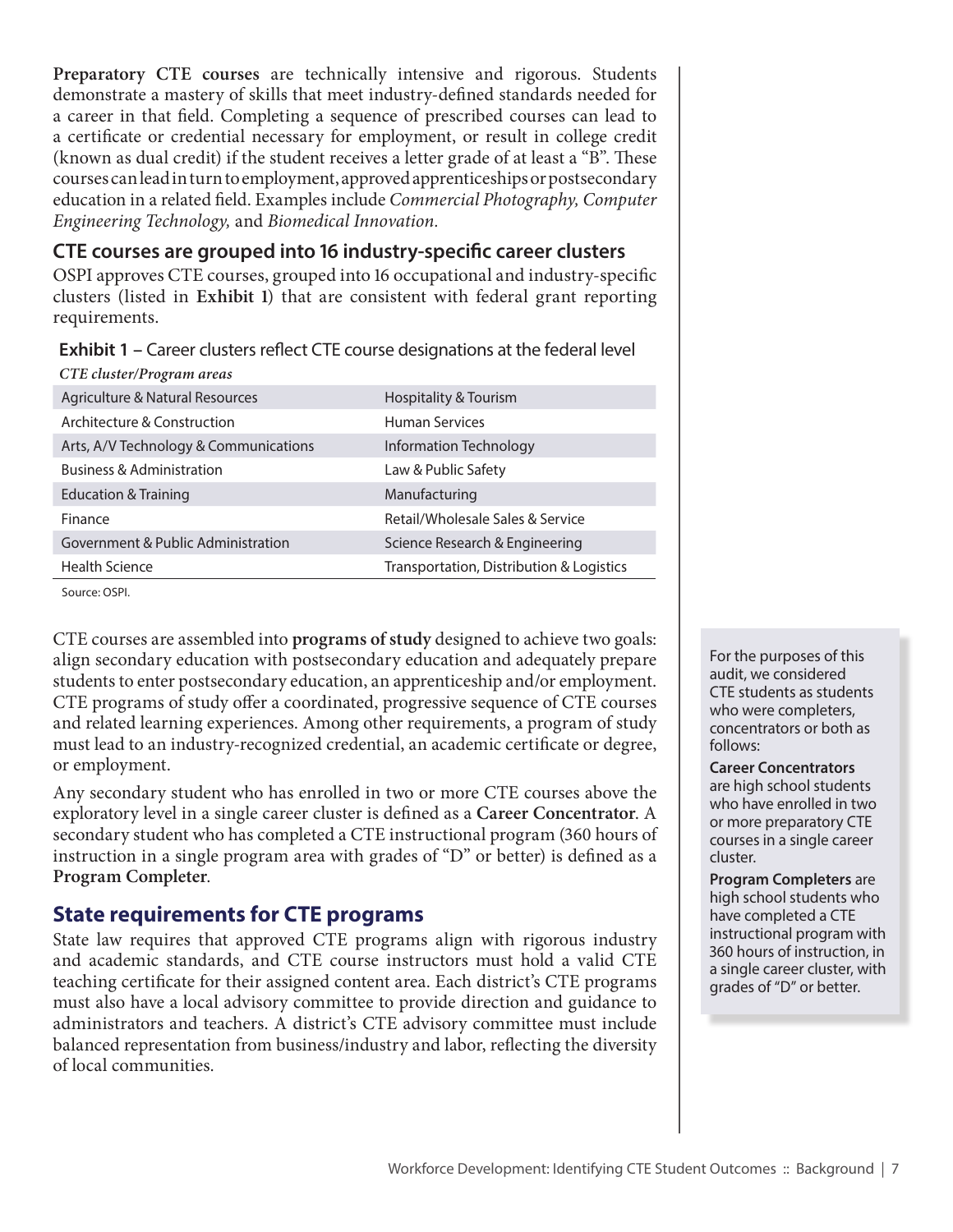#### **The limits of OSPI's oversight over Washington's secondary CTE programs**

OSPI is the primary agency charged with overseeing K-12 public education in Washington, including the state's secondary CTE programs. While OSPI plays an important role in coordinating and overseeing school districts, it is not directly responsible for providing educational content or instruction. Washington is considered a "local control" state, which means that school districts are generally responsible for setting content, including CTE courses, and delivering instruction to their students.

#### **Most CTE financing comes from the state's General Fund**

CTE courses can be costly to operate. They sometimes involve more than one teacher in a room for each course, and can require extra materials or expensive industry-quality equipment to enhance course curriculum. Almost 98 percent of the funding for CTE programs is drawn from the State General Fund. The

remainder comes from federal Perkins Grant funding, which is intended to improve career-technical education programs and help integrate academic and career-technical instruction.

As shown in **Exhibit 2**, in 2014, funding for Washington's CTE programs in middle and high schools totaled about \$413 million, including \$8.6 million in federal Perkins Grant funds. About \$7.3 million of the federal funding was distributed to school districts for CTE related projects and programs, while around \$1.3 million was used for state-level administration, leadership, special projects and staffing costs.

State funding for secondary CTE programs consists primarily of the regular apportionment funding that school districts receive for basic education. Additional CTE funding is distributed to individual school districts based on the enrollment of students in qualified CTE courses.

#### **The state maintains centrally stored data but it is not easy for school districts to access**

In addition to OSPI, a number of other agencies in Washington collect data about students, CTE courses or statewide employment. They include the State Board for Community and Technical Colleges (SBCTC), the Department of Labor and Industries (L&I), the Employment Security Department (ESD) and the federal Department of Defense. The Education Research and Data Center (ERDC) serves as a central administrator and distributor of much of this data.

ERDC receives and maintains limited employment and education information about graduates who move out of state. Although it collects data about graduates who enlist in the military, access to it is restricted to very limited use by a data-sharing agreement.





Source: *Matrix on Workforce Development Services (2016)*, Workforce Training & Education Coordinating Board.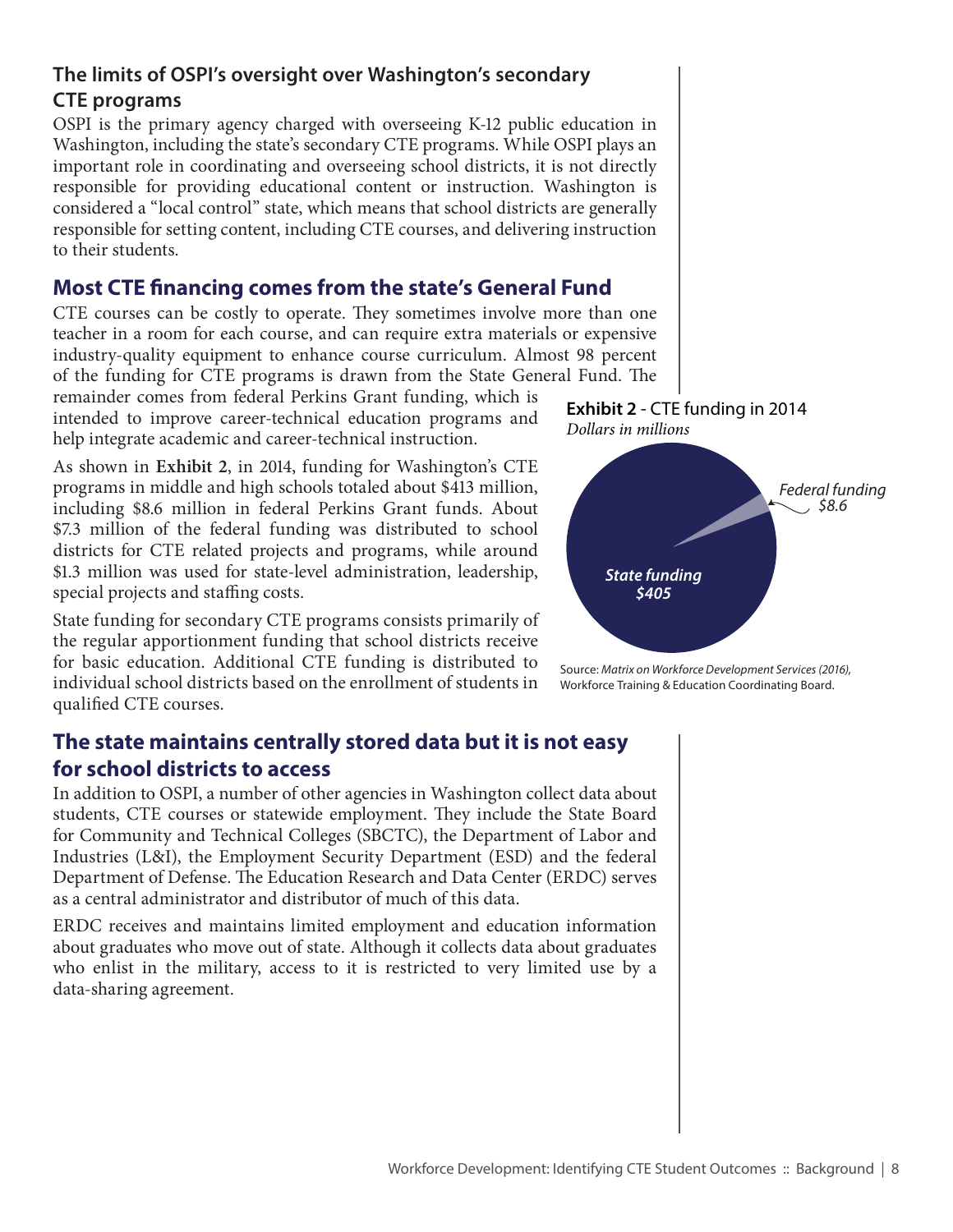ERDC's database is an exceptionally rich source for districts to study the experiences of young people as they move through high school, postsecondary education, and into the workforce. However, state or federal privacy laws and data-sharing agreements with its partners limit what data is collected and how it may be shared.

Finally, ERDC has a small staff of 12 people, who must fulfill the agency's several legally mandated responsibilities. This means it has limited capacity to address opportunities to more widely share the information it collects with other state agencies and school districts, or to directly help school districts understand the information available to them and successfully navigate the data request process.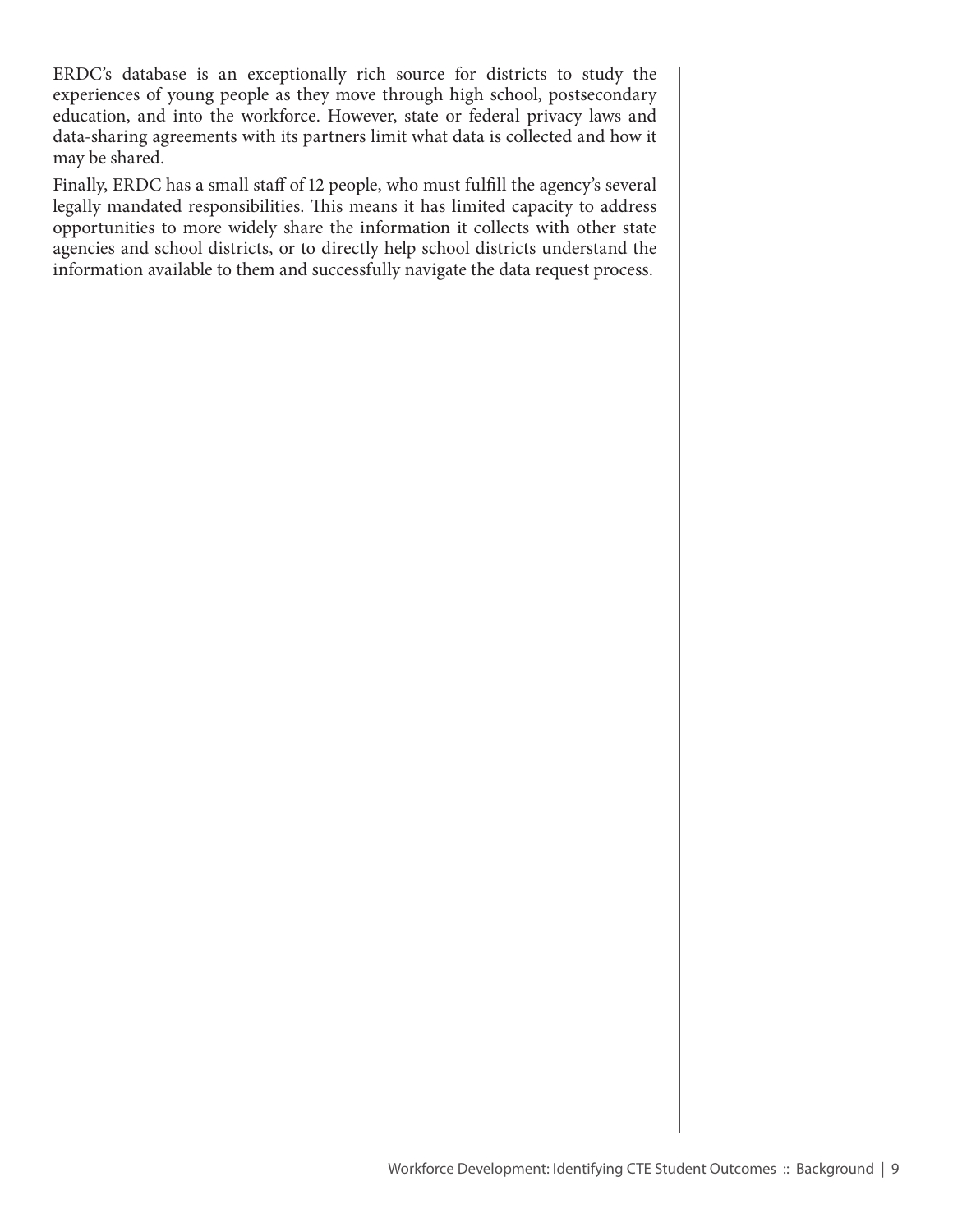<span id="page-9-0"></span>This audit examined the postsecondary outcomes, through the end of 2015, of CTE and non-CTE students who graduated from high school in 2012 and 2013. We used several approaches to address our audit objective using data we obtained from the Education Research and Data Center (ERDC) and the Office of Superintendent of Public Instruction (OSPI). For more information about our data sources, our testing methods and the limitations that we encountered, see **Appendix B**.

## **Audit approach**

#### **1. Identifying CTE and non-CTE students**

To be able to explore the data and compare student groups accurately, we first developed our own method of identifying CTE students and non-CTE students. To be considered CTE in our analysis, a student needed to be a CTE career concentrator, a program completer or both. We did this to create non-overlapping groups of students. Using our definition, there were more CTE students in the state than non-CTE students for both the 2012 and 2013 graduating classes, as shown in **Exhibit 3**.

**Exhibit 3 –** Using our definition of a CTE student, there are more CTE students in the state than non-CTE students

| <b>CTE Status</b>                                                                                                                             | <b>2012 Graduates</b> | 2013 Graduates |
|-----------------------------------------------------------------------------------------------------------------------------------------------|-----------------------|----------------|
| Concentrator (took 2+ classes above 'exploratory'<br>level in a single career cluster)                                                        | 14,170                | 17,931         |
| Completer (completed 360 hours of instruction in an<br>individualized program of study)                                                       | 8,039                 | 5,280          |
| Concentrator/Completer (fulfilled both<br>requirements: Concentrator in at least one program<br>of study and Completer in at least one other) | 14,106                | 17,248         |
| <b>Subtotal of all CTE</b> (defined as Concentrators,<br>Completers and Concentrator/Completers)                                              | 36,315                | 40,459         |
| Non-CTE students*                                                                                                                             | 29,711                | 25,359         |
| Total                                                                                                                                         | 66,026                | 65,818         |

*Note: \*This total includes some students who have taken CTE courses, but are neither completers or concentrators.*

Source: ERDC datasets for the 2012 and 2013 graduating classes.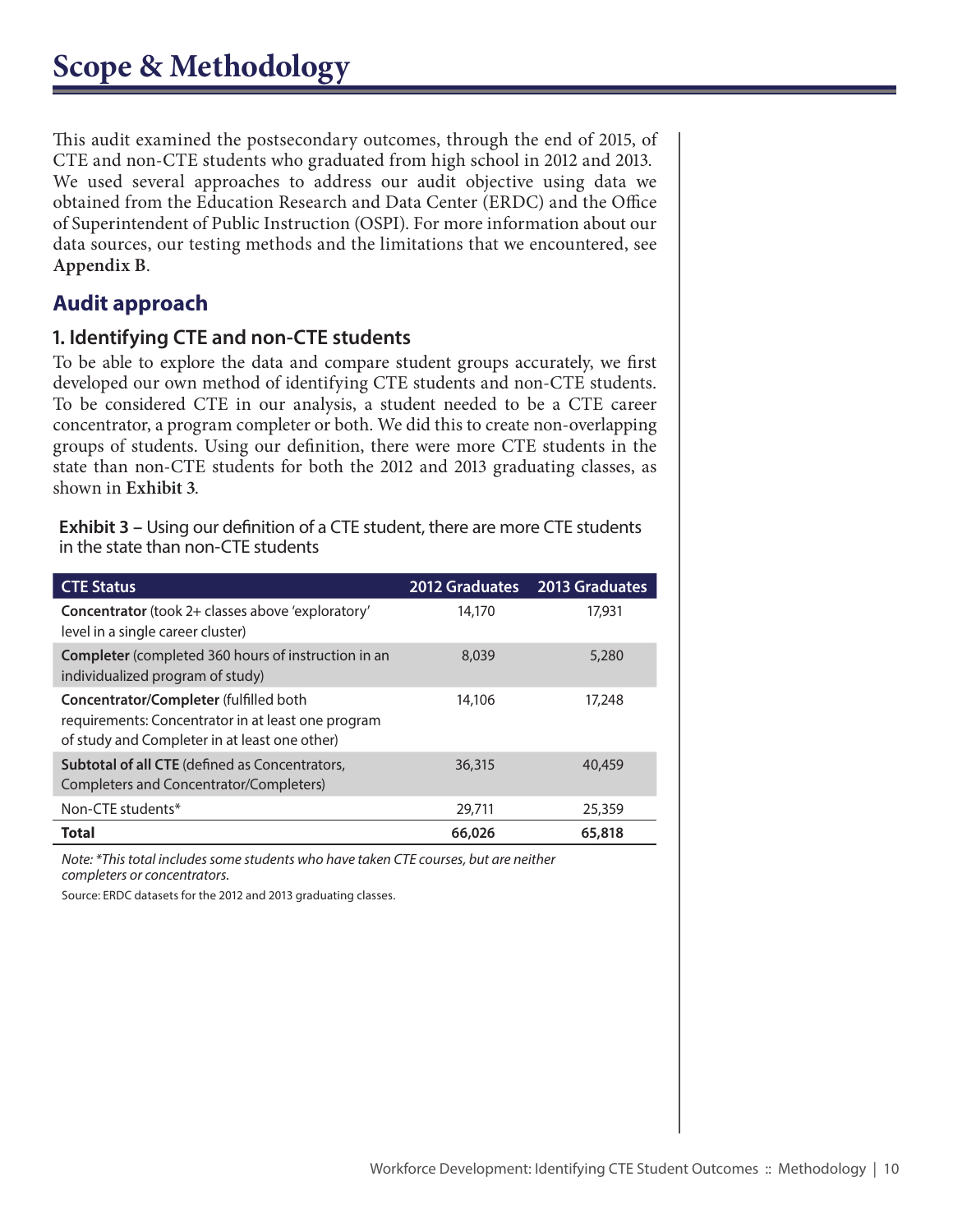#### **2. Identifying levels of achievement after high school graduation**

In order to gauge student accomplishments after high school, we created measures of achievement to apply to our high-level student profiles. We designated students as "achievers" if they met at least one of several rigorous conditions. **Exhibit 4**  shows these achievements.

**Exhibit 4 –** What activities qualified for postsecondary achievement in our analysis

| Achievement areas after<br>high school | Any item in this column equaled an 'achievement'                                                                                                                      |
|----------------------------------------|-----------------------------------------------------------------------------------------------------------------------------------------------------------------------|
| Higher education                       | Enrolled in a two- or four-year college for at least half the<br>period we have data for OR Received a degree or certificate<br>from a community or technical college |
| Apprenticeship                         | Entered into an apprenticeship and did not have status of<br>'cancelled'                                                                                              |
| Work                                   | Had a 'living wage job' for at least half the period we have<br>data for $*$                                                                                          |

*\*Note: We defined 'living wage job' as earning at least 150% of federal poverty level for a one-person household in any given quarter.* 

Our final step in this analysis was to combine the CTE designations we developed with the achievement variables. We merged the CTE and achievement variables with student demographic information, and then rolled the individual student information up to the school district level.

**We looked at how a school district's CTE participation corresponded with levels of achievement.** To determine this relationship, we compared the percent of CTE students in a school district with the percent of achievement for all students in that district using correlation analysis.

**We looked for characteristics that best accounted for differences in student achievement.** To determine what variables were most likely to account for the variation in student achievement, we used logistic regression with several demographic and other variables (low-income indicator, special education status, race, CTE status, etc.) to see what effect they appeared to have on student achievement.

#### **Audit performed to standards**

We conducted this performance audit under the authority of state law (RCW 43.09.470), approved as Initiative 900 by Washington voters in 2005, and in accordance with Generally Accepted Government Auditing Standards (December 2011 revision) issued by the U.S. Government Accountability Office. Those standards require that we plan and perform the audit to obtain sufficient, appropriate evidence to provide a reasonable basis for our findings and conclusions based on our audit objectives. We believe that the evidence obtained provides a reasonable basis for our findings and conclusions based on our audit objectives. See **Appendix A**, which addresses the I-900 areas covered in the audit. **Appendix B** contains more information about our methodology.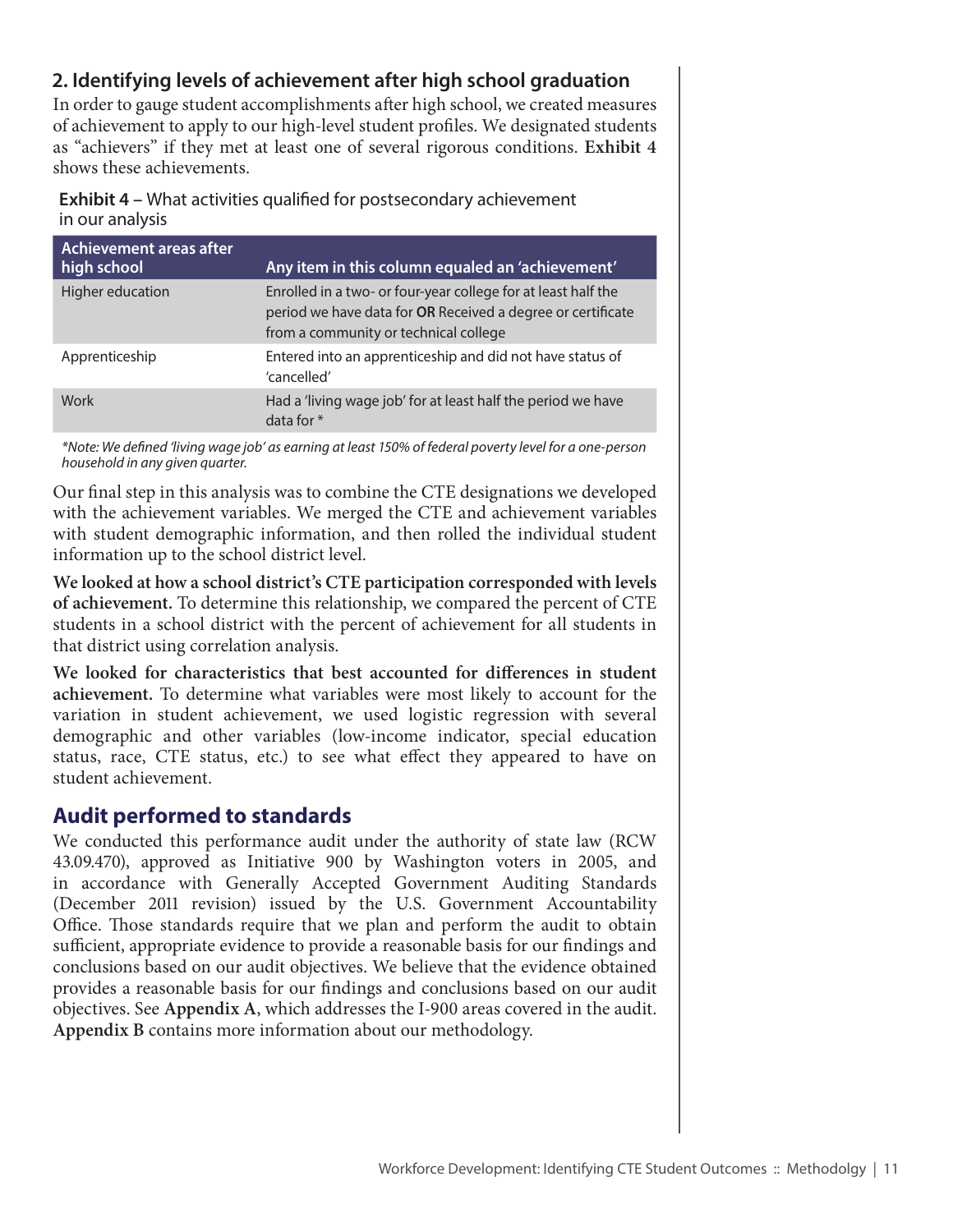#### **Next steps**

Our performance audits of state programs and services are reviewed by the Joint Legislative Audit and Review Committee (JLARC) and/or by other legislative committees whose members wish to consider findings and recommendations on specific topics. Representatives of the State Auditor's Office will review this audit with JLARC's Initiative 900 Subcommittee in Olympia. The public will have the opportunity to comment at this hearing. Please check the JLARC website for the exact date, time, and location (**[www.leg.wa.gov/JLARC](http://www.leg.wa.gov/jlarc)**). The State Auditor's Office conducts periodic follow-up evaluations to assess the status of recommendations and may conduct follow-up audits at its discretion.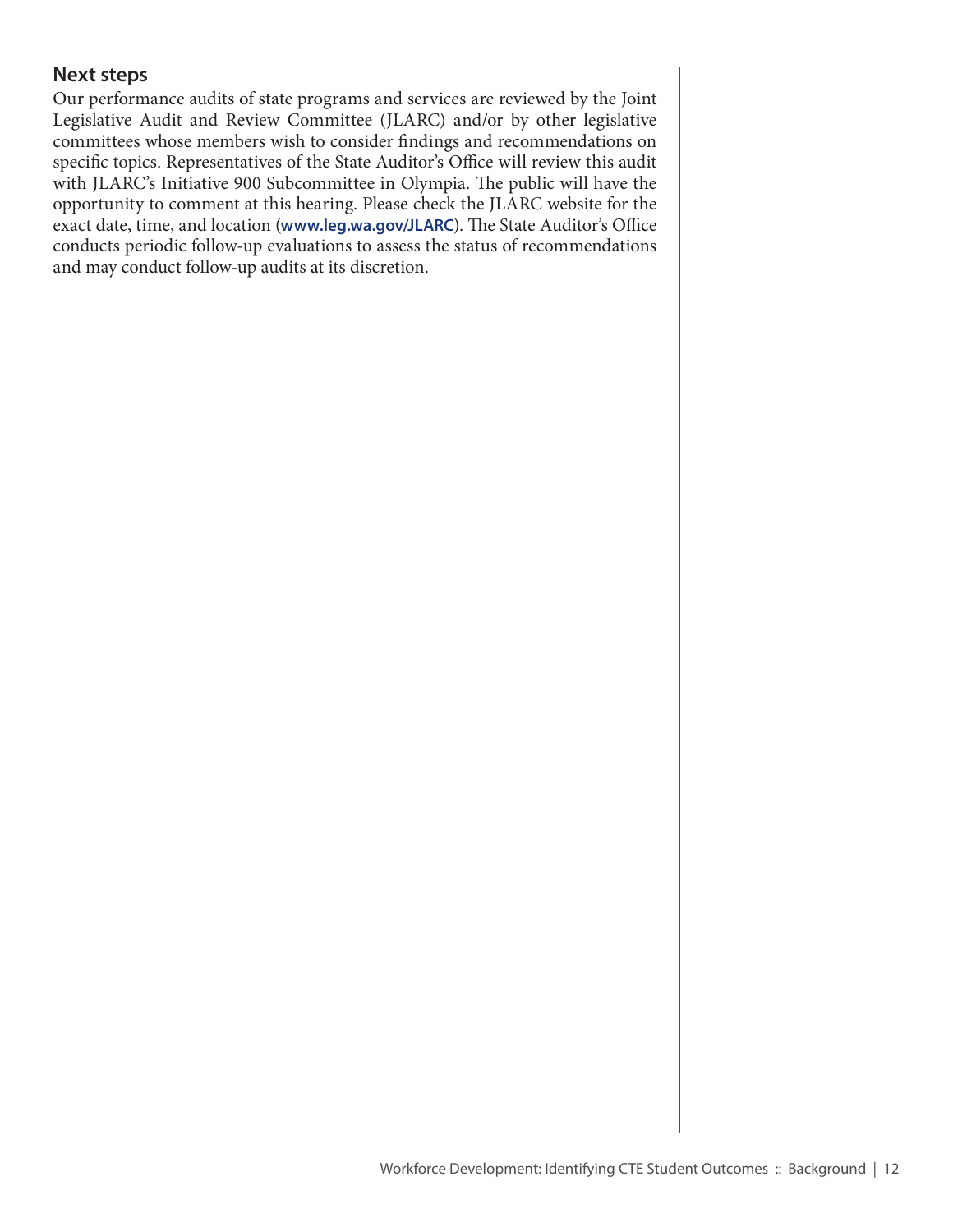## <span id="page-12-0"></span>**Question: What are the education and employment outcomes of Washington's secondary students who concentrate in or complete a CTE program?**

#### **Answer in brief**

We found about 80 percent of students from both high school graduating classes in the state's central data warehouse, maintained by the Education Research and Data Center (ERDC). We were able to trace these students' post-secondary achievements in terms of work, apprenticeships and higher education. By following these graduates' post-secondary paths, we learned that by 2015:

- A higher percentage of CTE students than non-CTE students enrolled in community or technical college, entered into an apprenticeship, or were employed
- A lower percentage of CTE students had acquired a degree or certificate from a community or technical college or enrolled in a four-year university
- Among graduates who did not enter higher education, CTE students were significantly more likely to achieve in terms of employment and apprenticeships

However, we identified complications for any organization that wishes to continue building on our foundational work. Access to the data we used for our analysis is restricted by privacy laws and through agreements that ERDC maintains with its partners. For some users, the process to gain permission to use it is burdensome. Important audiences for similar future analyses are the state's 295 school districts, but they may not have the resources and expertise to apply for access and conduct the necessary data analyses. Without this data, districts may not recognize whether their programs are successful at preparing students for the post-secondary world, or if those programs require improvement. We offer recommendations that may help the districts more easily access and use this data to improve their CTE programs.

We identified 55,119 students in the 2012 graduating class, and 53,501 in the 2013 class.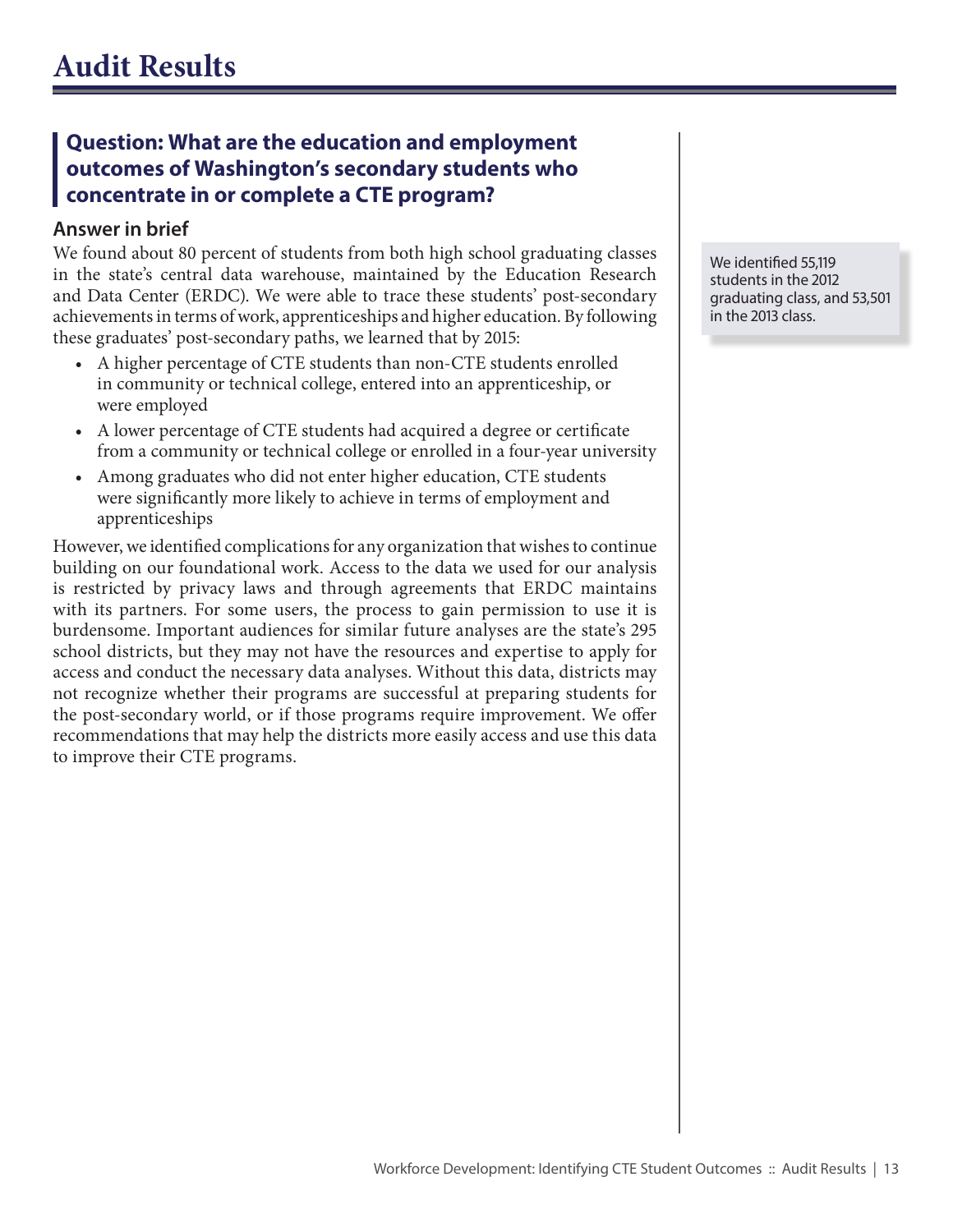## **Establishing basic characteristics about CTE and non-CTE students from ERDC datasets**

As a first step in understanding post-secondary educational and occupational outcomes of students in Washington, we established several basic characteristics of high school graduates who enrolled – or did not – in CTE programs. As **Exhibit 5** illustrates, the demographic characteristics of 2012 graduates who are CTE career concentrators and/or program completers differ from students who are neither. (Students from the two graduating classes we studied were very similar; see Appendix B for a table showing results for 2013 graduates.)

**Exhibit 5 –** CTE students differed slightly from non-CTE students

| 2012 graauating class only |            |       |                        |  |  |  |
|----------------------------|------------|-------|------------------------|--|--|--|
| <b>CTE students were</b>   | <b>CTE</b> |       | Non-CTE   Based on the |  |  |  |
| More likely to come from   | 37.8%      | 34.8% | Percent of the r       |  |  |  |

*2012 graduating class only*

|                                                             | - - - |       |                                                                                                                                       |
|-------------------------------------------------------------|-------|-------|---------------------------------------------------------------------------------------------------------------------------------------|
| More likely to come from<br>lower-income families           | 37.8% | 34.8% | Percent of the population that is<br>enrolled in the free and reduced price<br>lunch program                                          |
| More likely to be male                                      | 51.2% | 46.5% | Percent of the population that is male                                                                                                |
| More likely to have a<br>504 plan                           | 3.2%  | 2.7%  | Percent of the population that had<br>accommodations for a disability<br>under a Section 504 plan of the<br><b>Rehabilitation Act</b> |
| More likely to have<br>a lower Grade Point<br>Average (GPA) | 2.83  | 2.95  | Average GPA, on a 4 point scale                                                                                                       |

Source: ERDC datasets for the 2012 graduating class.

Though CTE students as an overall group were more likely to come from lowerincome families, receive accommodations for a disability under a Section 504 plan, and have a lower grade point average (GPA) than non-CTE students, we found a greater difference in these characteristics between high-achieving students and non-achieving students regardless of CTE status. Non-achieving students were also more likely to be enrolled in special education. These results were also true, on average, for 2013 graduates (shown in Appendix B). And finally, CTE students were more likely to graduate high school with an industry certification. **Exhibit 6** compares the characteristics of students based on their achievement level and CTE status.

#### **Exhibit 6 –** Comparing achievers and non-achievers by CTE status

| <b>CTE and achievement status</b> | <b>Free reduced</b><br>price lunch | <b>Special education</b><br>program | <b>Disability</b><br>program | <b>GPA</b> | <b>HS industry</b><br>certification |
|-----------------------------------|------------------------------------|-------------------------------------|------------------------------|------------|-------------------------------------|
| Non-CTE achiever                  | 29.9%                              | 3.1%                                | 2.6%                         | 3.15       | 2.0%                                |
| CTE achiever                      | 32.1%                              | 4.8%                                | 3.0%                         | 3.03       | 7.3%                                |
| <b>Achiever total</b>             | 31.1%                              | 4.1%                                | 2.8%                         | 3.08       | 4.9%                                |
| Non-CTE non-achiever              | 38.4%                              | 12.3%                               | 2.8%                         | 2.80       | 1.6%                                |
| CTE non-achiever                  | 41.7%                              | 11.3%                               | 3.3%                         | 2.70       | 6.4%                                |
| Non-achiever total                | 40.2%                              | 11.8%                               | 3.1%                         | 2.74       | 4.3%                                |

*2012 graduates*

*Note: Achievers include any graduate who persisted at a university or a community and technical college (CTC), received a certificate or degree from a CTC, persisted in an apprenticeship, or persisted in living wage employment.*

Source: ERDC datasets for the 2012 graduating class.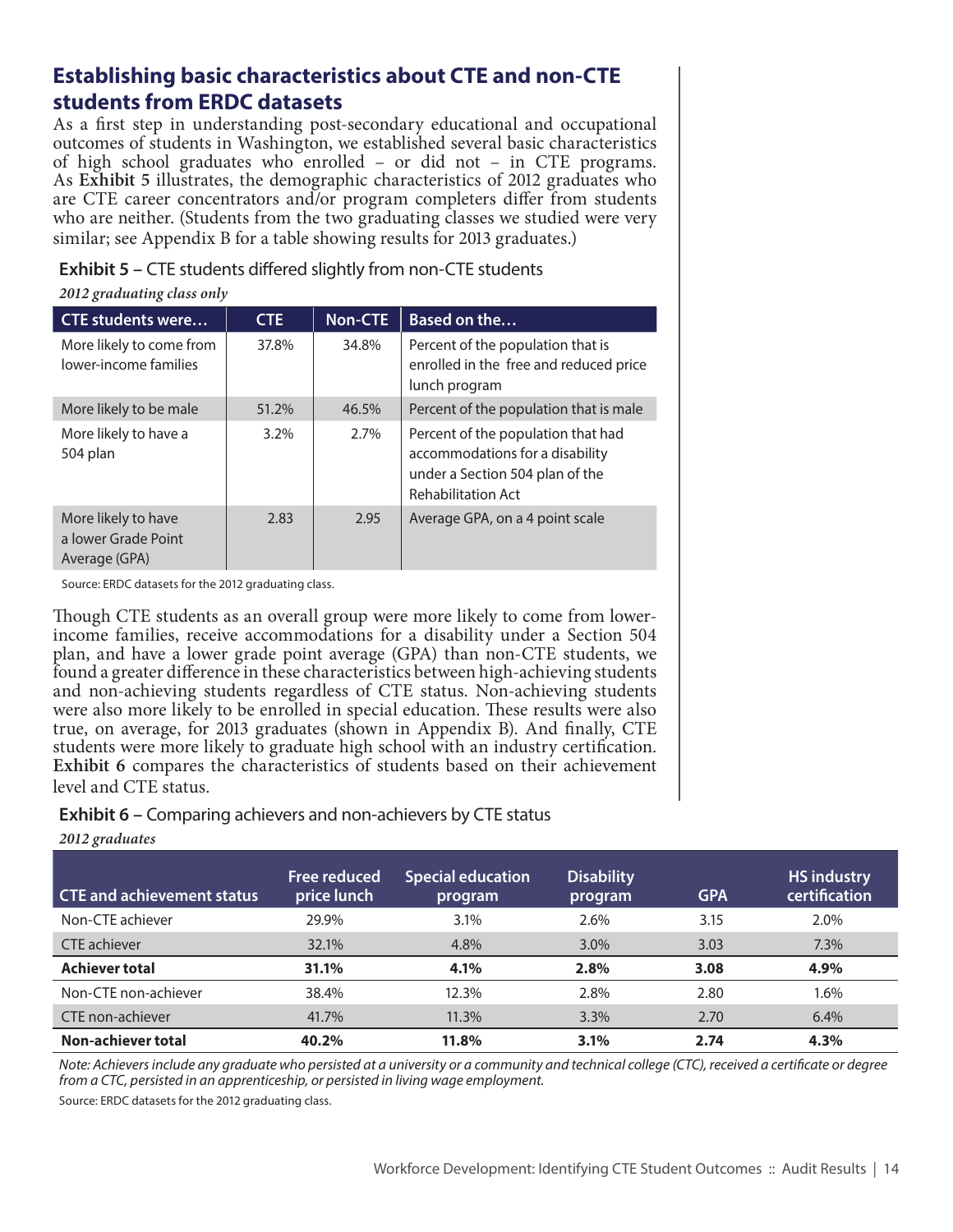#### **Our success at identifying 2012 and 2013 graduates in 2015**

More than 80 percent of students from the 2012 and 2013 graduating classes appeared somewhere in the postsecondary datasets that we received from ERDC for our analysis. We were unable to access a dataset that shows entrance into the military due to legal restrictions on that information, which would have increased the number of students we were able to track.

**Exhibit 7** shows the percentage of students that appeared in our postsecondary outcomes datasets, broken out by CTE status, for the two graduating classes. We found CTE and non-CTE students in our data at similar rates across all groups.

| <b>CTE</b> status      | 2012 graduates | 2013 graduates |
|------------------------|----------------|----------------|
| Concentrator           | 83.6%          | 80.7%          |
| Completer/Concentrator | 84.2%          | 81.9%          |
| Completer              | 82.9%          | 81.7%          |
| All CTE                | 83.7%          | 81.4%          |
| Non-CTE                | 83.2%          | 81.2%          |
| <b>Total</b>           | 83.5%          | 81.3%          |

**Exhibit 7 –** We found students at similar rates across all groups of CTE status

Source: ERDC datasets for the 2012 and 2013 graduating classes.

#### **Compared to non-CTE students, CTE students had higher rates of participation in apprenticeship programs, employment and community and technical college enrollment**

Once we identified CTE and non-CTE graduates in our data, we compared them in terms of specific and measureable achievements after high school. (See sidebar for the achievement criteria.)

**Exhibits 8** and **9** (on the following page) illustrate how, among achievers, CTE student outcomes differed from non-CTE student outcomes. For both the 2012 and 2013 graduating classes, CTE students were more likely to be enrolled in a community or technical college or be employed in a living wage job. Non-CTE students were more likely to have received a degree or certificate from a community or technical college and/or be enrolled at a four-year university. CTE and non-CTE students in the 2012 graduating class were more likely to have completed an associate's degree or certificate or be employed than 2013 graduates, most likely because they had an extra year to make these achievements. Note that some students had more than one type of achievement and each was counted.

**Exhibit 8 –** Distribution of achievements by CTE status as of 2015

#### *2012 graduates*

|                   | Four-year         | <b>Community &amp; technical</b><br>colleges |                   |                |                   |
|-------------------|-------------------|----------------------------------------------|-------------------|----------------|-------------------|
| <b>CTE Status</b> | <b>Enrollment</b> | <b>Enrollment</b>                            | <b>Completion</b> | Apprenticeship | <b>Employment</b> |
| All CTE*          | 29.1%             | 33.0%                                        | 17.4%             | 1.1%           | 19.4%             |
| Non-CTE           | 37.3%             | 27.5%                                        | 20.3%             | $0.6\%$        | 14.3%             |

*Note: \* "All CTE" includes students who were completers, concentrators and completer/concentrators.* Source: ERDC datasets for the 2012 graduating class.

For the purposes of this audit, we defined CTE students as students who were completers, concentrators or both as follows:

#### **Career Concentrators**

are high school students who have enrolled in two or more preparatory CTE courses in a single career cluster.

**Program Completers** are high school students who have completed a CTE instructional program with 360 hours of instruction, in a single career cluster, with grades of "D" or better.

#### **Graduates were designated as achievers if they:**

- • Attended a two- or four-year college for at least half the period we have data for or received a degree or certificate from a community or technical college
- • Entered into an apprenticeship and did not have status of 'cancelled'
- • Had a job we defined as 'living wage' for at least half the period we have data for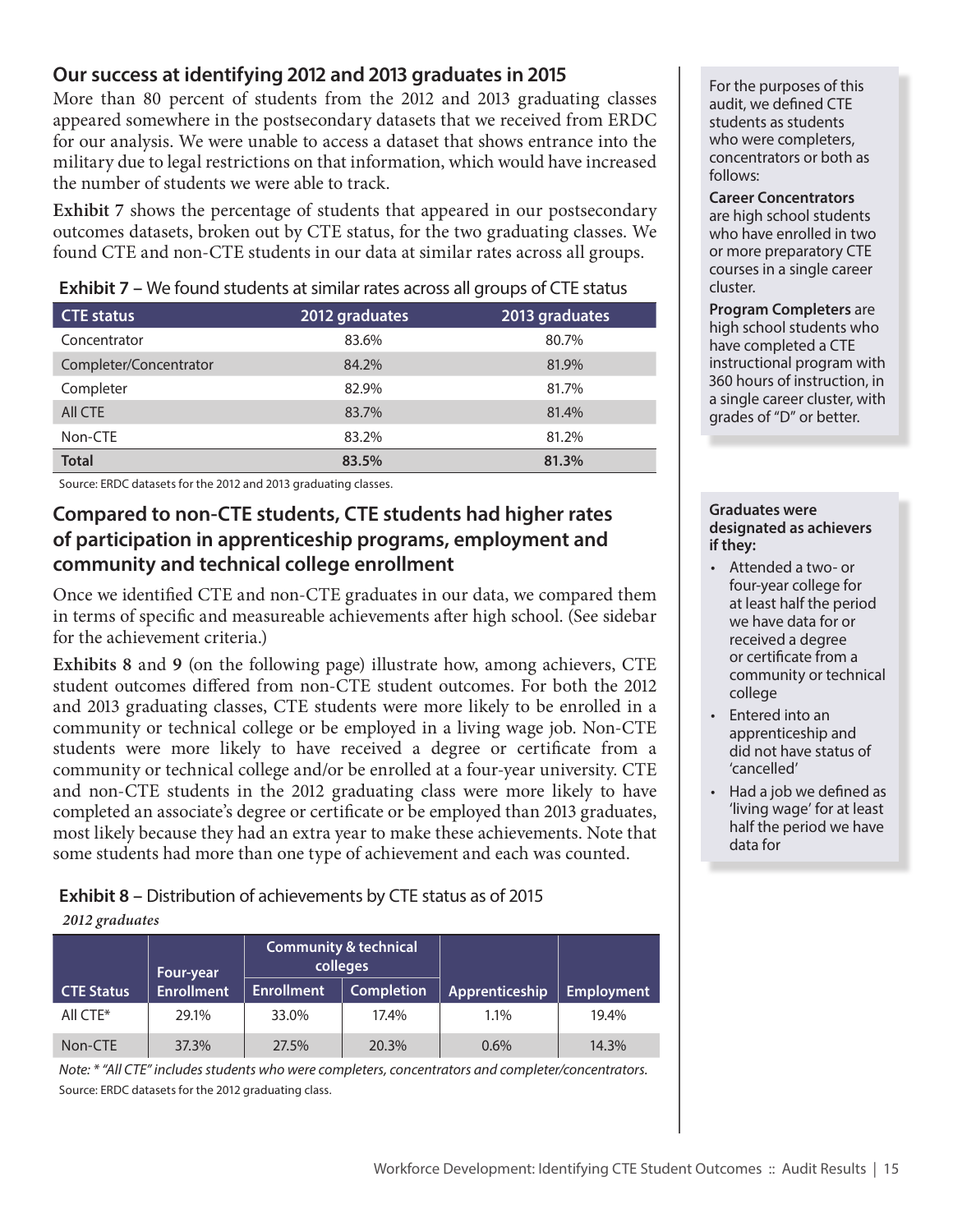#### **Exhibit 9 –** Distribution of achievements by CTE status as of 2015

#### *2013 graduates*

|                   | Four-year         | <b>Community and technical</b><br>colleges |                   |                |                   |
|-------------------|-------------------|--------------------------------------------|-------------------|----------------|-------------------|
| <b>CTE Status</b> | <b>Enrollment</b> | <b>Enrollment</b>                          | <b>Completion</b> | Apprenticeship | <b>Employment</b> |
| All CTE*          | 33.3%             | 40.1%                                      | 9.5%              | $0.9\%$        | 16.2%             |
| Non-CTE           | 40.0%             | 34.2%                                      | 13.9%             | 0.5%           | 11.4%             |

*Note: \* "All CTE" includes students who were completers, concentrators and completer/concentrators.* Source: ERDC datasets for the 2013 graduating class.

## **Among high school graduates who did not enroll in higher education, CTE students had significantly higher levels of achievement than non-CTE students**

Numerous researchers, legislators and educators view the preparation gained in high school career and technical education as an alternative to attending a four-year college or university. For this reason, we also compared CTE outcomes to non-CTE outcomes for students in our two graduating classes who did not enroll in post-secondary education.

#### **Those who did not attend any post-secondary education**

After removing from our data set all CTE and non-CTE students who enrolled in any post-secondary education, we compared the achievement levels between all remaining CTE and non-CTE students. We found that among these students, CTE graduates in 2012 were 35 percent more likely to enter into an apprenticeship or find employment in a living wage job than non-CTE students. (2013 graduates were 37 percent more likely to have these achievements.)

#### **Those who did not attend a four-year university**

Similarly, after removing from our data set only CTE and non-CTE students who enrolled in a four-year school, we compared the achievement levels between all remaining CTE and non-CTE students. Among these students who graduated in 2012, we found that CTE students were 11 percent more likely to enter into an apprenticeship, enroll in a community or technical college, or find employment in a living wage job than non-CTE students. (2013 graduates were 5 percent more likely to have these achievements.)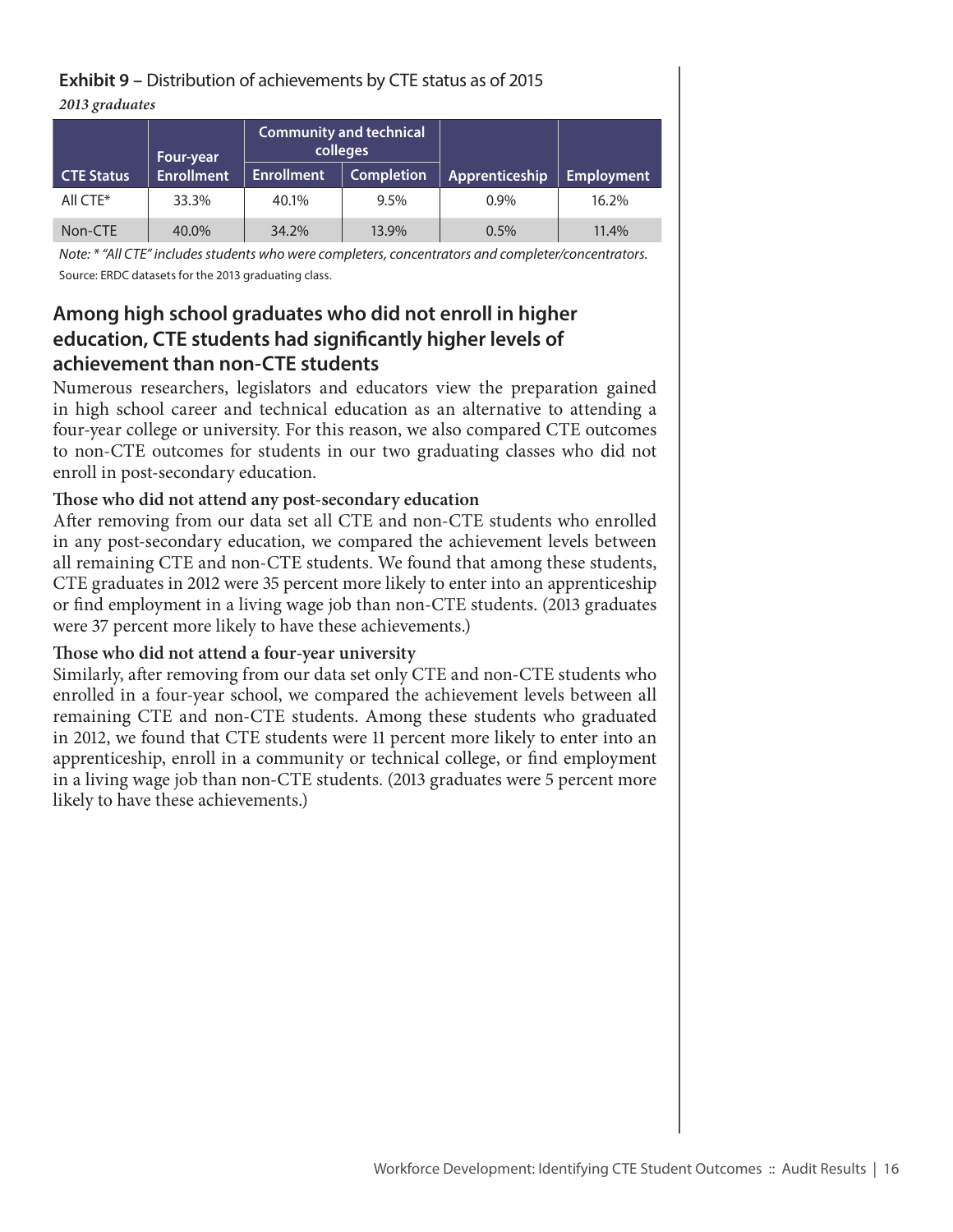## **Differences in specific outcomes between CTE and non-CTE achievers for those who did not attend a four-year university**

The main difference between CTE and non-CTE achievers who did not go on to a four-year university is that CTE achievers are more likely than non-CTE achievers to be employed in a living wage job, and less likely to have received a degree or certificate from a community or technical college. **Exhibits 10** and **11** show these differences in achievement between CTE and non-CTE students who did not enroll in a four-year school.

**Exhibit 10 –** Differences between CTE and non-CTE achievements for students who did not enroll in a four-year university as of 2015

*2012 graduation class*

| <b>Achievement</b>                                                       | CTE. | <b>Non-CTE</b> |
|--------------------------------------------------------------------------|------|----------------|
| In an apprenticeship program                                             | 2%   | 1%             |
| Enroll in a community or technical college                               | 47%  | 47%            |
| Employed                                                                 | 30%  | 27%            |
| Receive a degree or certificate from a<br>community or technical college | 21 % | 25%            |

Source: ERDC datasets for the 2012 graduating class.

#### **Exhibit 11 –** Differences between CTE and non-CTE achievements for students who did not enroll in four-year university as of 2015

*2013 graduation class*

| <b>Achievement</b>                                                       | <b>CTE</b> | <b>Non-CTE</b> |
|--------------------------------------------------------------------------|------------|----------------|
| In an apprenticeship program                                             | $1\%$      | $1\%$          |
| Enroll in a community or technical college                               | 61%        | 60%            |
| Employed                                                                 | 25%        | 20%            |
| Receive a degree or certificate from a<br>community or technical college | 13%        | 19%            |

Source: ERDC datasets for the 2013 graduating class.

#### **Statistical analysis shows that basic student characteristics account for very little of the difference between CTE and non-CTE achievement**

We used regression analysis to try to identify the factors that account for differences in student achievement following high school graduation. Our analysis looked at the effects on achievement of: low-income status, gender, race, enrollment in special education, disability status, language, immigrant status, or having an industry certification. Although many of the variables we considered were statistically significant, altogether they were not strong predictors of success. This suggests that there are additional influences on whether or not an individual succeeds.

Other researchers have examined the many elements most likely to have a positive influence on student achievement. They identified:

- Positive learning environment in the home
- Education level of the parents, especially the student's mother
- • Reading on or above grade level in the 3rd grade
- Teacher quality

These factors were not available in the data we used for our analysis.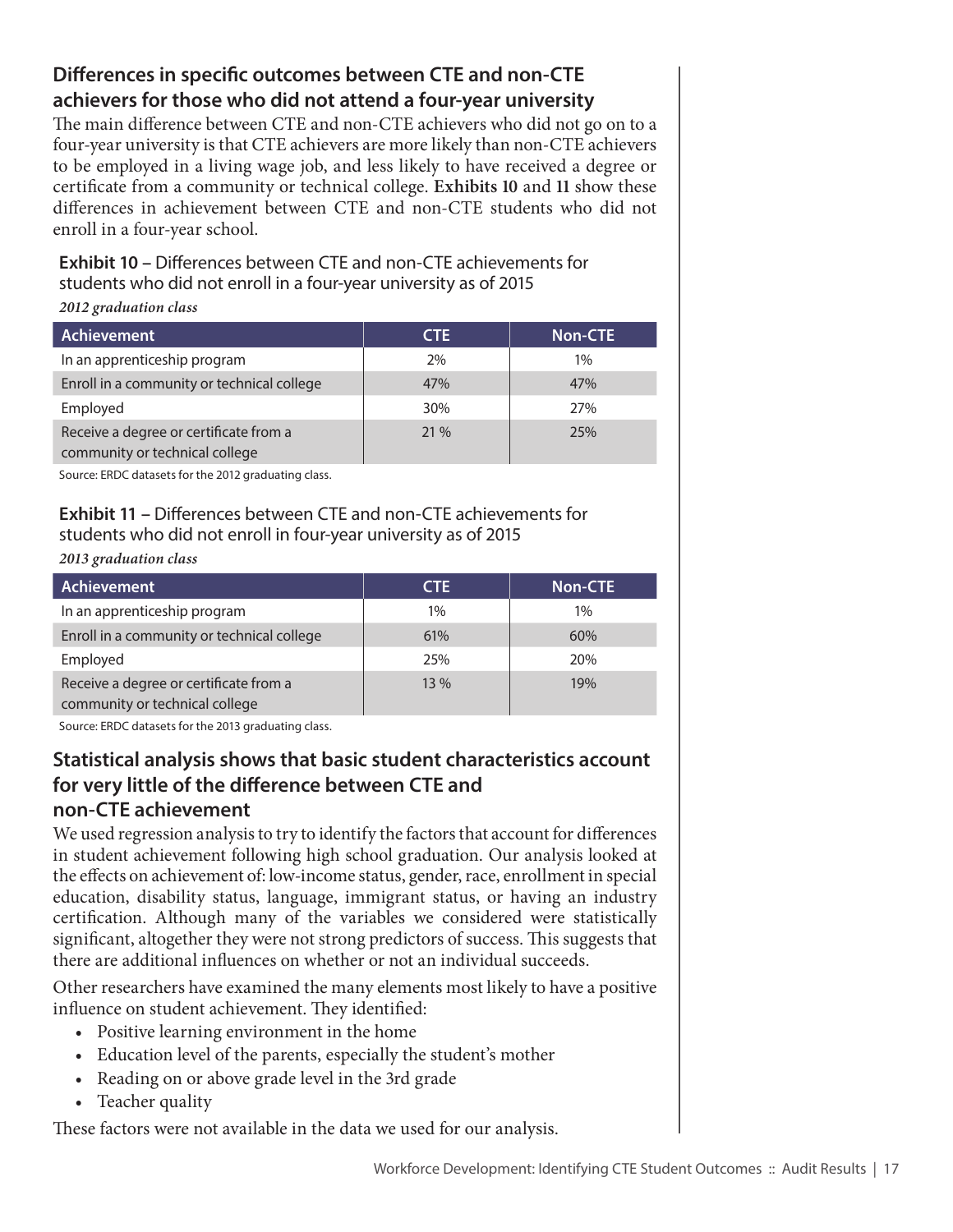In our analysis of CTE student outcomes, we were only able to examine post-secondary outcome data through 2015, which makes our results a snapshot in time. Differences between CTE and non-CTE student outcomes may change over time and can be further assessed as more years of outcome data after 2015 become available. As time goes on, the data should be more representative of long-term student outcomes and better explain the experiences of students in the groups that we examined.

## **Using student outcomes data to analyze CTE program performance is a leading practice**

Both the National Research Center for Career and Technical Education and the Council of Chief State School Officers acknowledge that state school systems need accurate employment and student outcomes data to analyze whether their CTE programs are producing students who are ready for 21st-century careers.

#### **Educational researchers in other states use student data to analyze CTE program performance**

Consistent with leading practices, several educational studies have attempted to measure the effect that CTE courses have on student outcomes. Often these studies focus on the achievements or accomplishments of secondary students before they graduate from high school. Independent variables include: math and reading scores of CTE students, completion of college preparatory curriculum, absences, GPA and other measures. Other studies have looked at the post-secondary achievements of CTE students after high school, such as attending college, attaining a college degree, employment and wages.

Whatever their measures, most studies that look at the effects of secondary CTE courses on student outcomes compare CTE students to non-CTE students. They typically use statistical techniques such as regression models to help account for other observable factors that could influence student outcomes. An unavoidable limitation of such studies is the absence of an experimental design. Because students are not randomly assigned to CTE courses or schools, unobservable or unquantifiable factors almost certainly influence their decision to pursue CTE course work and affect their post-secondary outcomes and attainments.

#### **Our analysis shows that making student data available to Washington's school districts could help them improve their CTE programs**

While conducting our analyses into student outcomes, we identified ways that student data can be used to assess CTE program quality, and noted several state datasets that can be used to help school districts as they continuously improve their CTE programs. We found that ERDC-managed datasets provide valuable insights into the success of Washington students and the paths they pursue after graduating from high school. We also found that these datasets can highlight important differences about the achievement and CTE status of students. Without this data, districts may not recognize whether their programs are successful at preparing students for the post-secondary world or if those programs require improvement.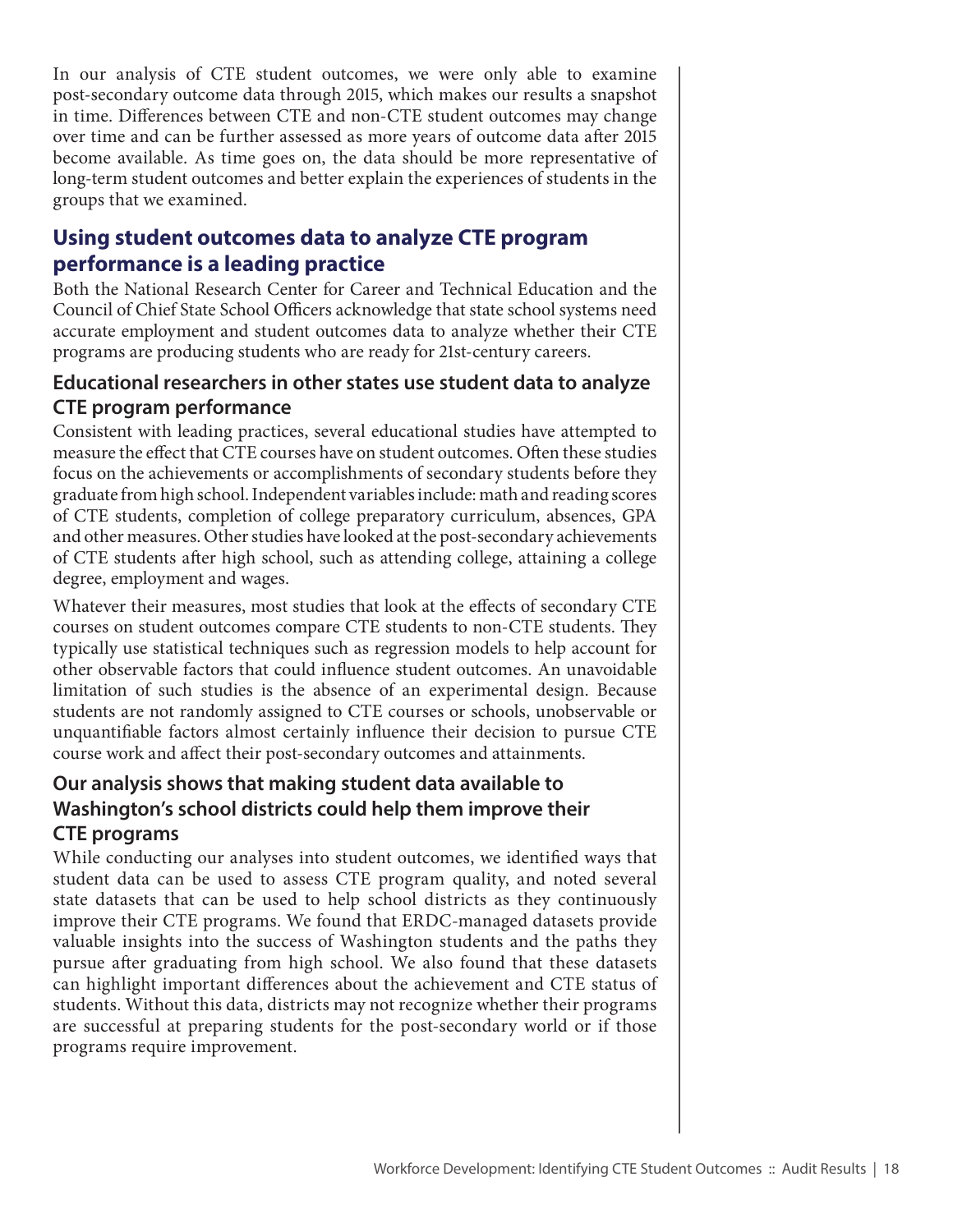ERDC currently makes some of this data available to districts in the form of online reports at both the school and district levels, which include information about the higher education enrollment of high school graduates. The reports are provided free of charge and were developed with input from the K-12 stakeholder community. According to ERDC, the reports are produced on an annual basis, with an expectation to modify and expand them based on data availability and school district needs.

#### **Finding efficient ways to make more ERDC data available to districts and address student privacy concerns would help districts improve CTE program performance**

Adding more detailed data, such as the material we used to make our assessment of CTE student outcomes, to ERDC's existing reports could help school districts make even more precise assessments of their programs. This is important as some school districts are too small to invest the time and staff resources necessary to meet ERDC requirements for accessing this data. However, even larger districts may not have employees able to perform the necessary analysis to draw conclusions from the data once they have access to it. Furthermore, ERDC's own limited staff and competing priorities may restrict its ability to make this data easier and more available to use. A reasonable starting point is to expand the annual reports to be consistent with the intent ERDC has already expressed. However, OSPI has a shared interest in overcoming these difficulties. Its greater resources could allow it to help coordinate data requests from districts to avoid overwhelming ERDC with multiple but very similar requests. These resources might also allow OSPI to offer assistance to districts that need help analyzing and applying their data effectively.

ERDC must also balance the privacy rights of students with the needs of data users. Before ERDC agrees to allow access to any outside party, all of the agency partners whose data could be shared must agree to the release. It only releases data that excludes student names, addresses, birthdates, and any observable characteristic that can be directly tied to a specific student. These protective restrictions to acquiring data may be difficult to overcome and school districts, especially small ones, may be unable or unwilling to attempt the process. As a consequence, districts wishing to study the effects of their CTE programs are limited to what they already know about their students from data they report to OSPI (one of ERDC's partners), or the information included in ERDC's annual reports.

The student outcome data we explored in this report could help districts improve the alignment between education and employers' needs. In our next performance audit, we will examine how the state's CTE programs align with these needs.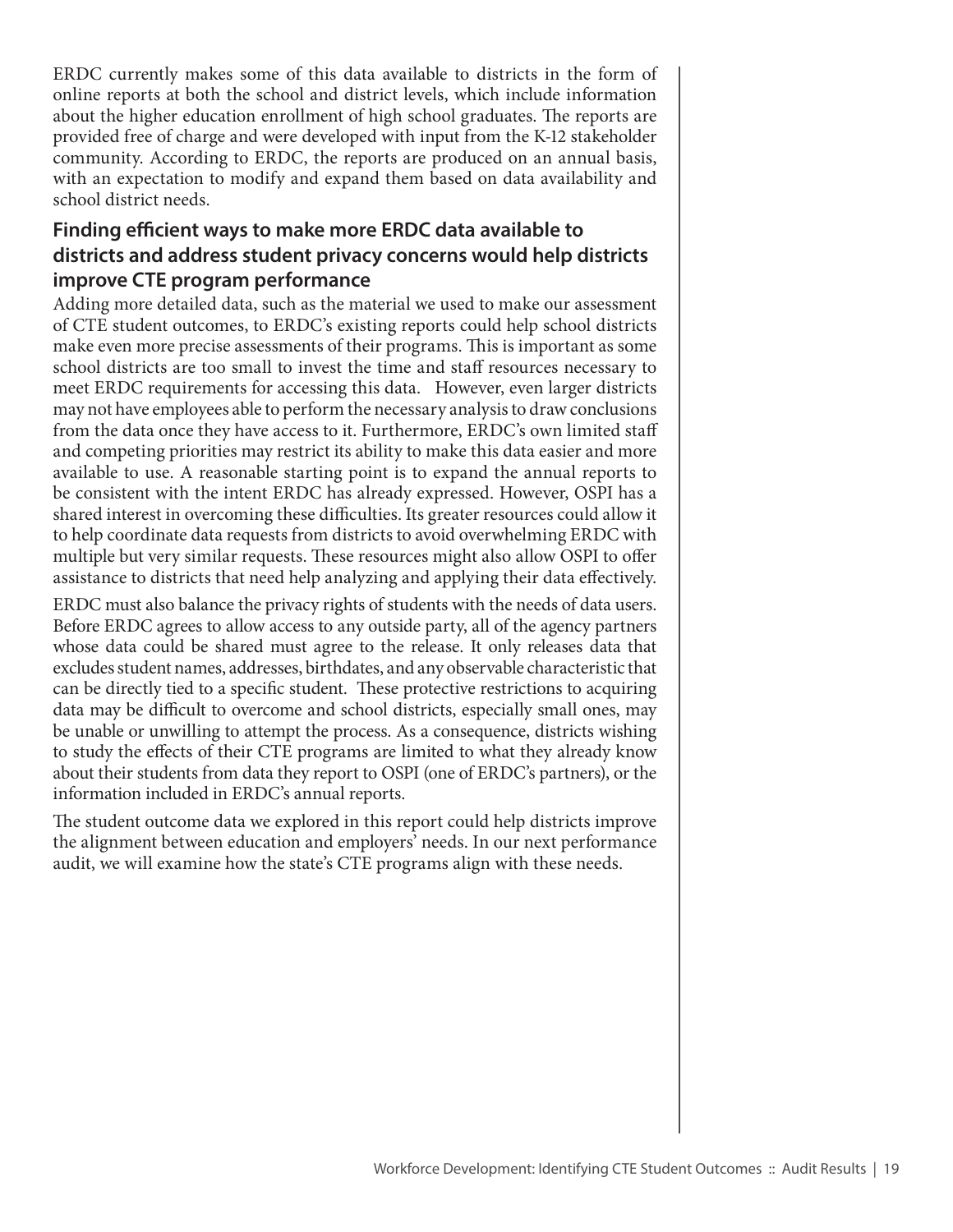<span id="page-19-0"></span>We recommend the Office of the Superintendent of Public Instruction (OSPI) work with the Education Research and Data Center (ERDC) to make student data more accessible for school districts to improve their CTE programs. Our suggestions include:

- • Obtain and reformat ERDC data sets for easy use by school districts
- • Make ERDC data openly available online in a format that conforms with ERDC privacy restrictions
- Help districts request ERDC data and complete data access agreements when more extensive data is requested

We also recommend OSPI consider ways it can support school districts' analyses of student outcomes data.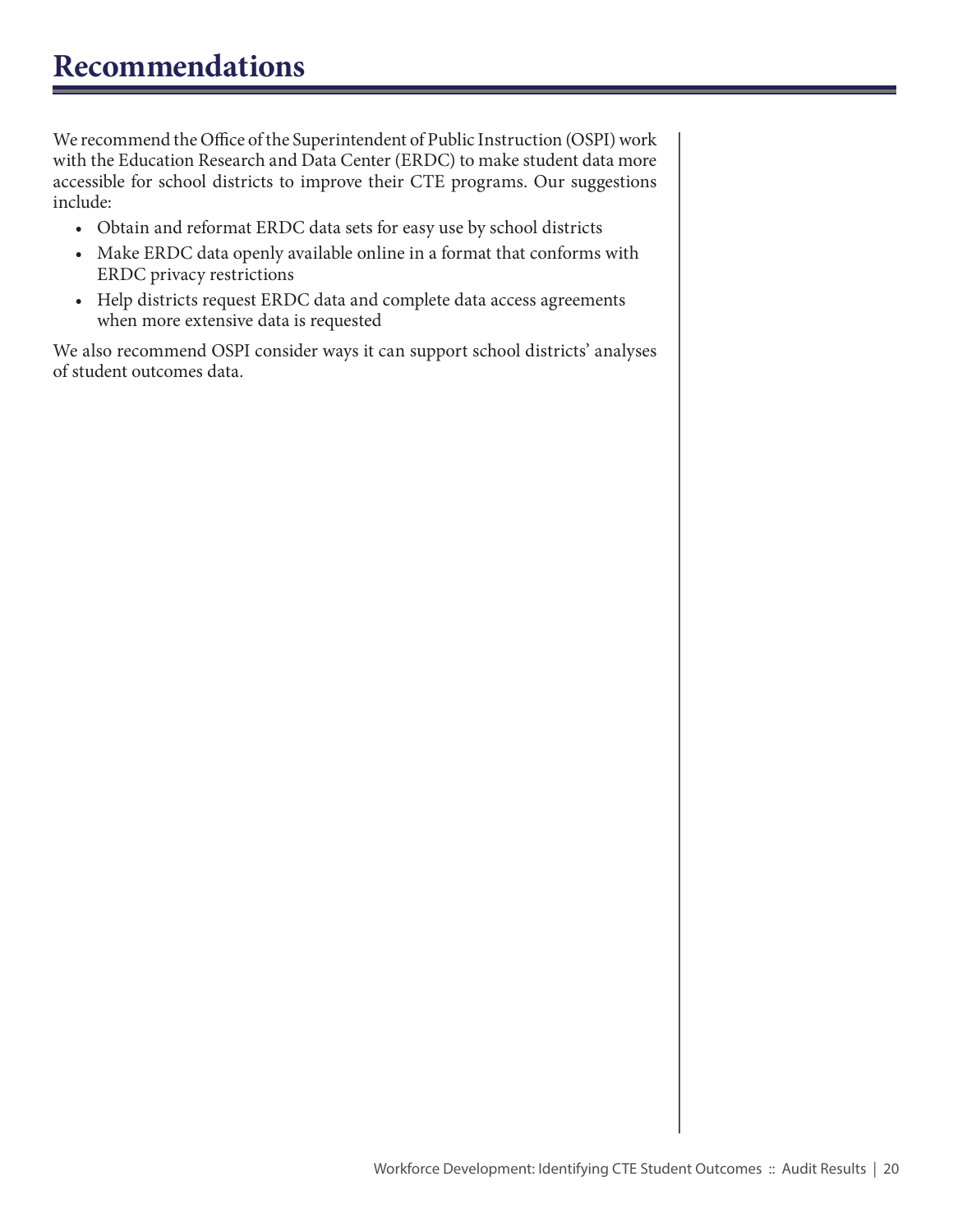<span id="page-20-0"></span>The agency informed us that it has decided that a formal response is not needed for this audit. Agency officials extended their appreciation for the collaborative working relationship with audit staff, and look forward to the next CTE performance audit.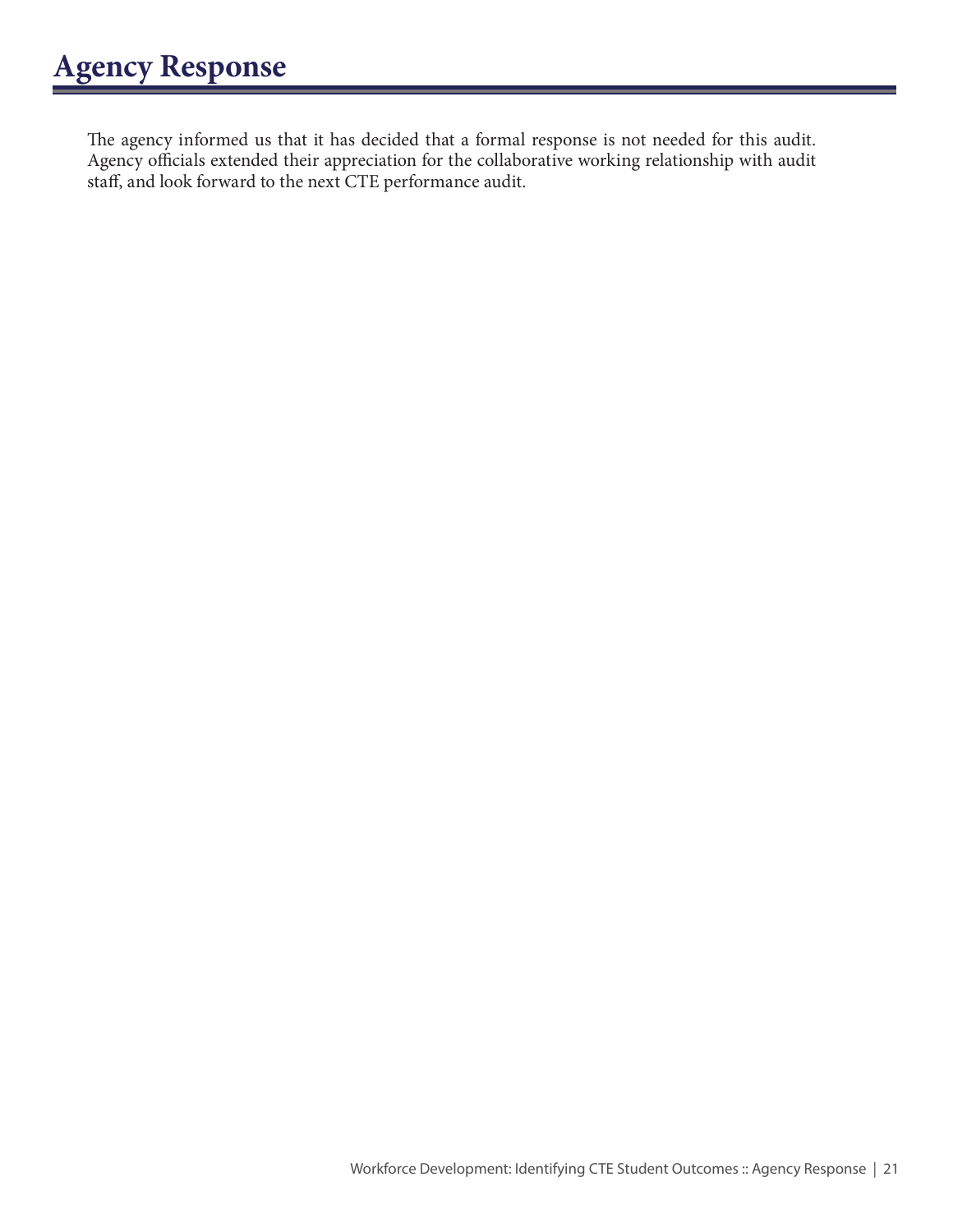<span id="page-21-0"></span>Initiative 900, approved by Washington voters in 2005 and enacted into state law in 2006, authorized the State Auditor's Office to conduct independent, comprehensive performance audits of state and local governments.

Specifically, the law directs the Auditor's Office to "review and analyze the economy, efficiency, and effectiveness of the policies, management, fiscal affairs, and operations of state and local governments, agencies, programs, and accounts." Performance audits are to be conducted according to U.S. Government Accountability Office government auditing standards.

In addition, the law identifies nine elements that are to be considered within the scope of each performance audit. The State Auditor's Office evaluates the relevance of all nine elements to each audit. The table below indicates which elements are addressed in the audit. Specific issues are discussed in the Results and Recommendations section of this report.

|    | I-900 element                                                                                                                                     | Addressed in the audit                                                                                                                                                                        |
|----|---------------------------------------------------------------------------------------------------------------------------------------------------|-----------------------------------------------------------------------------------------------------------------------------------------------------------------------------------------------|
| 1. | Identify cost savings                                                                                                                             | No. The audit focused on an assessment of CTE program outcomes.                                                                                                                               |
| 2. | Identify services that can be reduced or<br>eliminated                                                                                            | No. The audit focused on an assessment of CTE program outcomes.                                                                                                                               |
| 3. | Identify programs or services that can be<br>transferred to the private sector                                                                    | No. The audit focused on an assessment of CTE program outcomes.                                                                                                                               |
| 4. | Analyze gaps or overlaps in programs or<br>services and provide recommendations<br>to correct them                                                | Yes. The audit identified ways districts could use student, college<br>enrollment, college completion and employment data available in the<br>state to improve CTE programs.                  |
| 5. | Assess feasibility of pooling information<br>technology systems within the<br>department                                                          | No. The audit focused on an assessment of CTE program outcomes.                                                                                                                               |
| 6. | Analyze departmental roles<br>and functions, and provide<br>recommendations to change or<br>eliminate them                                        | Yes. The audit considered the roles and responsibilities of OSPI and ERDC<br>to identify ways they could work together to provide additional data on<br>student outcomes to school districts. |
| 7. | Provide recommendations for statutory<br>or regulatory changes that may be<br>necessary for the department to<br>properly carry out its functions | No. The audit focused on an assessment of CTE program outcomes.                                                                                                                               |
| 8. | Analyze departmental performance,<br>data performance measures, and<br>self-assessment systems                                                    | Yes. The audit identified sources of in-state data that OSPI and school<br>districts could use to better assess the quality of the state's CTE programs.                                      |
| 9. | Identify relevant best practices                                                                                                                  | Yes. Leading practices recommend making student data more available so<br>school systems can improve their CTE programs.                                                                      |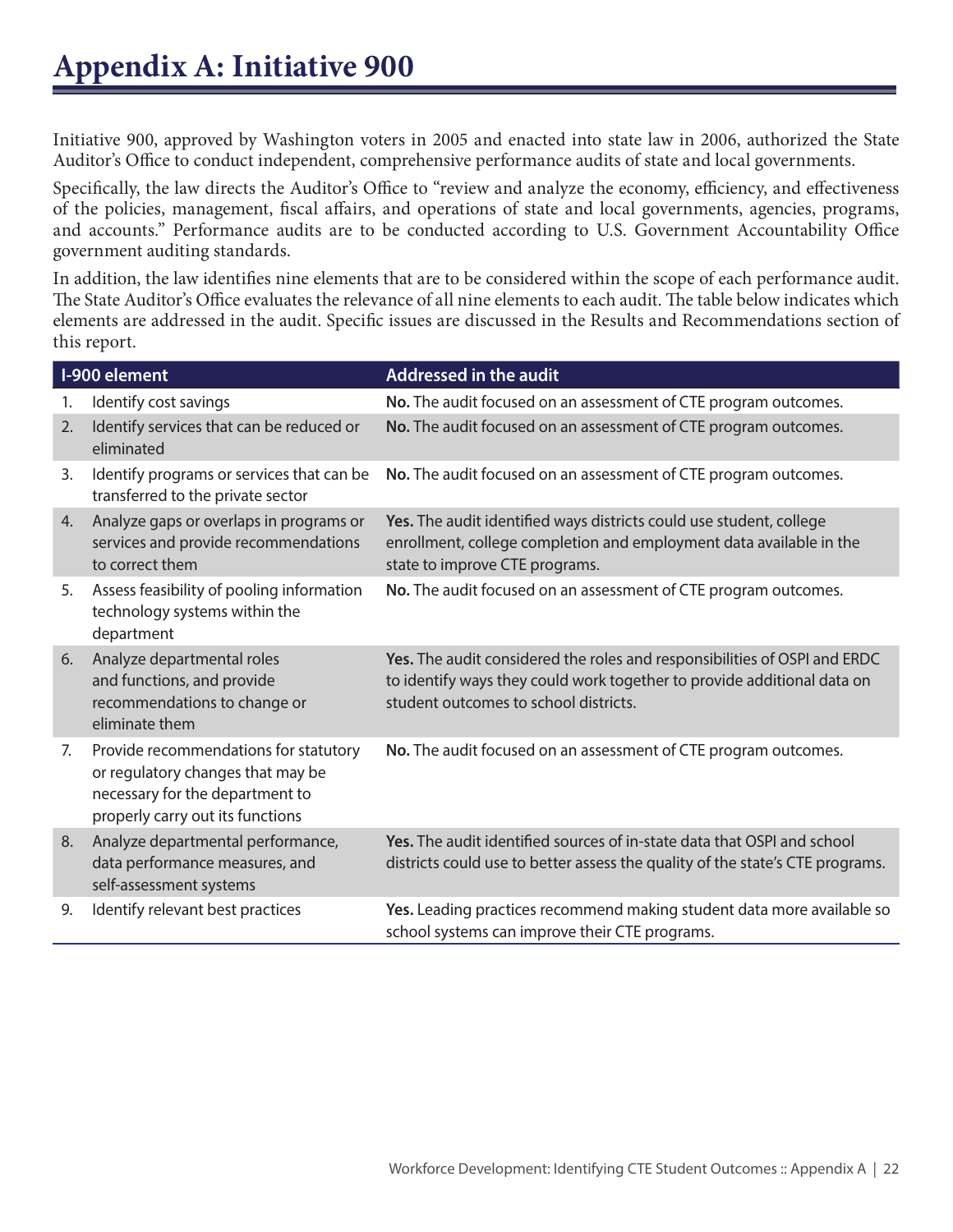## <span id="page-22-0"></span>**Appendix B: Methodology**

The first audit of workforce development cataloged the system and identified areas of potential risk. In this audit, we used data analyses to examine all of the school districts in Washington that provided secondary education for two years of high school graduates (246 districts in 2012 and 245 districts in 2013). We focused on state-sponsored CTE programs, which are composed of courses that have been officially approved by OSPI. We examined the post-secondary outcomes of high school graduates who participated in secondary CTE programs.

| What we did                                                                                                                  | See page |
|------------------------------------------------------------------------------------------------------------------------------|----------|
| Assembled data sources and conducted extensive data reliability testing                                                      | 23       |
| Used our data sources to develop achievement variables and then compared the achievements of CTE<br>and non-CTE students     | 24       |
| Examined the relationship between CTE students and achievement at the district level                                         | 27       |
| Analyzed student experiences and characteristics to see which were strong predictors of variations in<br>student achievement | 27       |

#### **Data sources and data reliability testing**

Our analysis required access to multiple data sets. The Education Research and Data Center (ERDC) was our primary source for student demographic and post-secondary outcomes data. The data that we used for our analysis was originally compiled by ERDC for federal reporting purposes. We requested information for all Washington graduates in the 2011/12 and 2012/13 school years.

For these graduates, we used data from the Office of Superintendent of Public Instruction, the State Board for Community and Technical Colleges, four-year universities, the Employment Security Department, the Department of Labor and Industries, and the National Student Clearinghouse.

The datasets we used in our evaluation included the following:

- • Student demographic data containing basic student characteristics and experiences, including school district, gender, race, GPA, bilingual program status, disability status, special education program status, low-income status, immigrant program status and completion of an industry certification
- • Student-level CTE course data
- Data on community and technical college enrollment, degrees and certificate completion
- • Four-year university enrollment data
- • National Student Clearinghouse enrollment data for out-of-state four-year universities and two-year colleges, and for in-state private two-year and four-year colleges
- Employment Security Department wage data
- Department of Labor and Industries apprenticeship program registration

**Figure 1** (on the following page) illustrates the types of data we used for our analysis: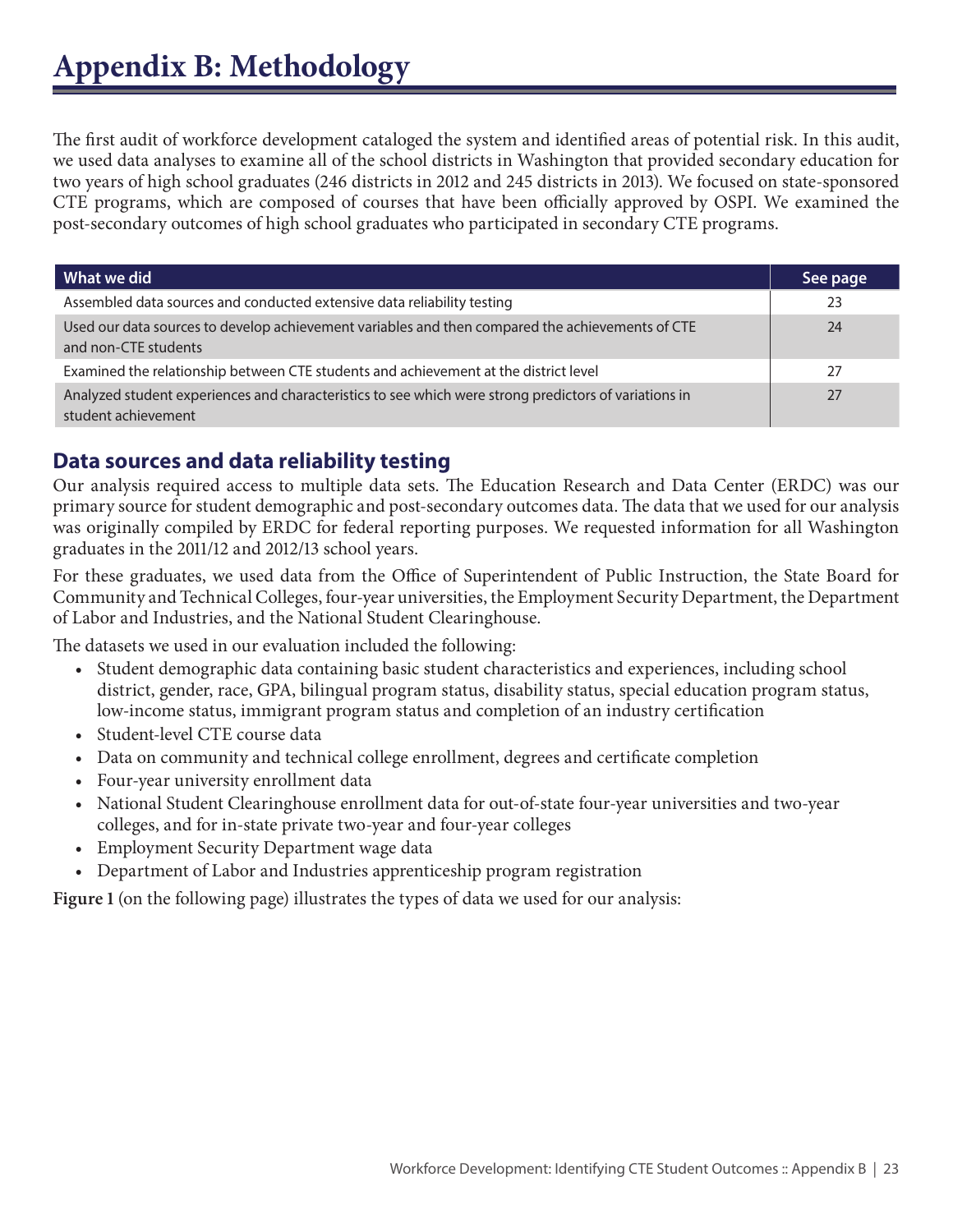



#### **Data reliability testing**

Before using the data provided by ERDC, we tested the reliability of the data that we received by:

- • Conducting a preliminary evaluation of each file's integrity and condition
- Testing data fields for expected, missing and inappropriate values

#### **Comparing student achievement levels**

After testing the data for reliability, we used the data files from ERDC to create high level student profiles, which included achievement variables for each student. We created five different measures of achievement.

Students were considered an achiever if they:

- • Attended a post-secondary education institution for at least half of the period that we have data for each graduating class following high school graduation
- Received a degree or certificate from a community or technical college
- Entered into an apprenticeship and did not have a status of "cancelled"
- Had a "living wage job" for at least half of the period that we had data for each graduating class following graduation. We considered a student to have a "living wage job" in any given quarter if they made at least 150 percent of the federal poverty level for a one person household (for example \$17,235 annually, quarterly wage of \$4,309 in 2013) and made a corresponding hourly wage (\$8.29 in 2013).

We also created variables to designate students with a certain CTE status. Students were designated as either CTE (a completer, a concentrator or a completer/concentrator) or as non-CTE. We then combined the CTE designations with the achievement variables, then merged the CTE and achievement variables with student demographic information.

We tested the sensitivity of our achievement variables to see how the number of achievers fluctuated when we modified our definition of achievement for the CTC and four-year university attendance achievements, as well as the employment achievement. We found that the range of achievement counts were similar for both groups of graduates. The number of achievements for the variables we tested were also similar between both groups of graduates. We also tested the normality of achievement data across school districts and found that achievements were mostly normally distributed.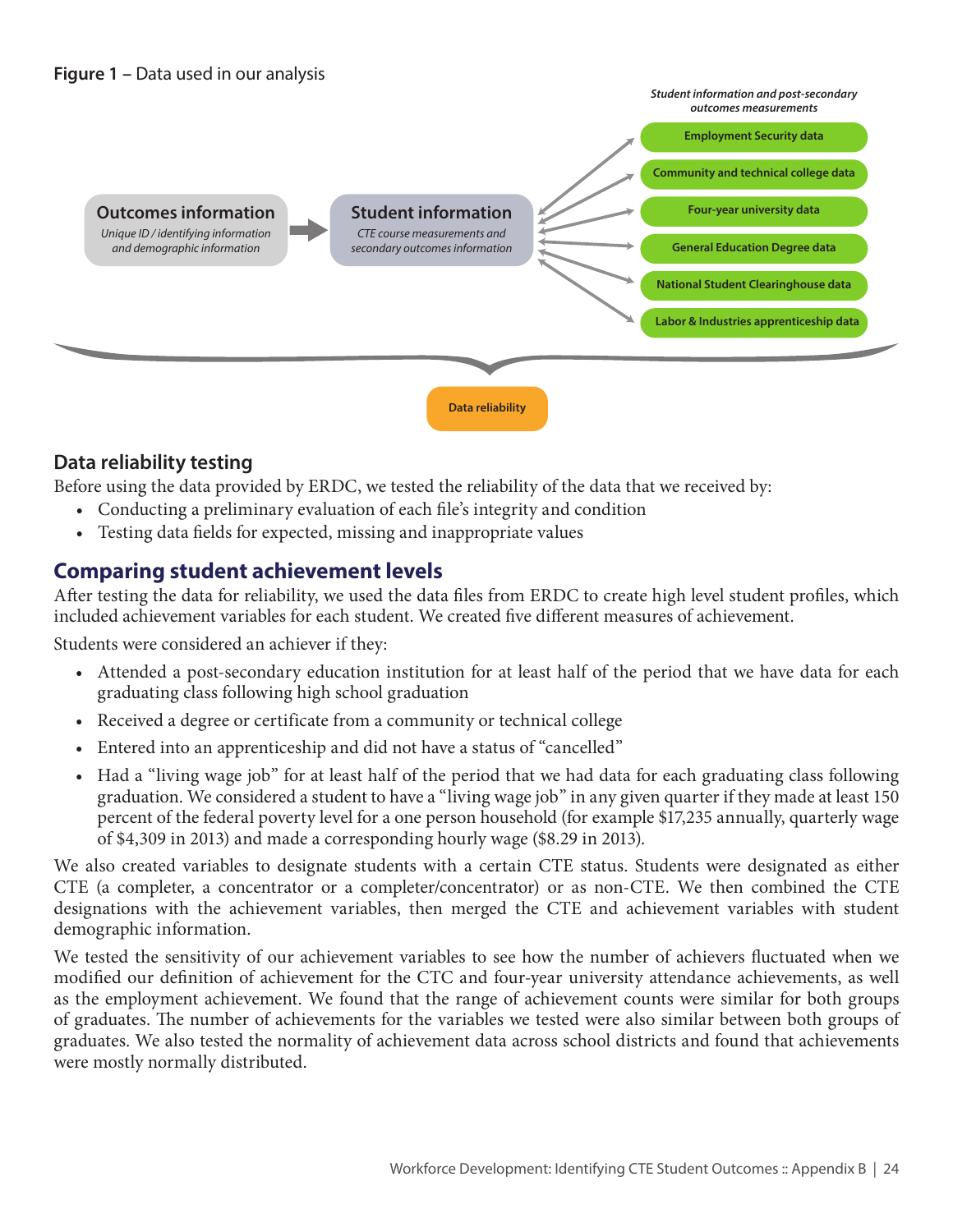#### **Achievement analysis**

After rolling up student information to the district level, we created an overview of the demographics and achievements attained by CTE and non-CTE students at the state level. **Figures 2** and **3** show demographic information and achievement levels by CTE status for both groups of high school graduates.

|  |  |  | Figure 2 - Comparison of CTE and non-CTE students |
|--|--|--|---------------------------------------------------|
|  |  |  |                                                   |

| 2012 graduates                                                                         |            |                |              |
|----------------------------------------------------------------------------------------|------------|----------------|--------------|
| <b>Variables</b>                                                                       | <b>CTE</b> | <b>Non-CTE</b> | <b>Total</b> |
| Percent of students in the bilingual program                                           | 2.2%       | 2.4%           | 2.3%         |
| Percent of students that are free and reduced price lunch                              | 37.8%      | 34.8%          | 36.4%        |
| Percent female                                                                         | 48.8%      | 53.5%          | 50.9%        |
| Percent of students with an industry certification                                     | 6.8%       | 1.8%           | 4.5%         |
| Percent race = American Indian or Alaska Native                                        | 1.3%       | 1.4%           | 1.3%         |
| Percent race = Asian                                                                   | 7.1%       | 9.4%           | 8.1%         |
| Percent race = Black or African American                                               | 4.1%       | 4.7%           | 4.3%         |
| Percent race = Caucasian or White                                                      | 66.5%      | 66.4%          | 66.4%        |
| Percent race = Hispanic or Latino                                                      | 15.6%      | 13.1%          | 14.5%        |
| Percent race = Native Hawaiian or Other Pacific Islander                               | 0.7%       | 0.8%           | 0.7%         |
| Percent race = More than one race                                                      | 4.8%       | 4.2%           | 4.5%         |
| Percent of students that are immigrant                                                 | 1.9%       | 1.4%           | 1.7%         |
| Percent of students that are enrolled in special education                             | 8.7%       | 8.5%           | 8.6%         |
| Percent of students with an accommodation for a disability under a<br>Section 504 plan | 3.2%       | 2.7%           | 3.0%         |
| Average GPA                                                                            | 2.83       | 2.95           | 2.88         |
| Percent of students found in any of our post-secondary datasets                        | 83.7%      | 83.2%          | 83.5%        |
| Percent of students with an achievement                                                | 40.9%      | 42.2%          | 41.4%        |

Source: ERDC datasets for the 2012 graduating class.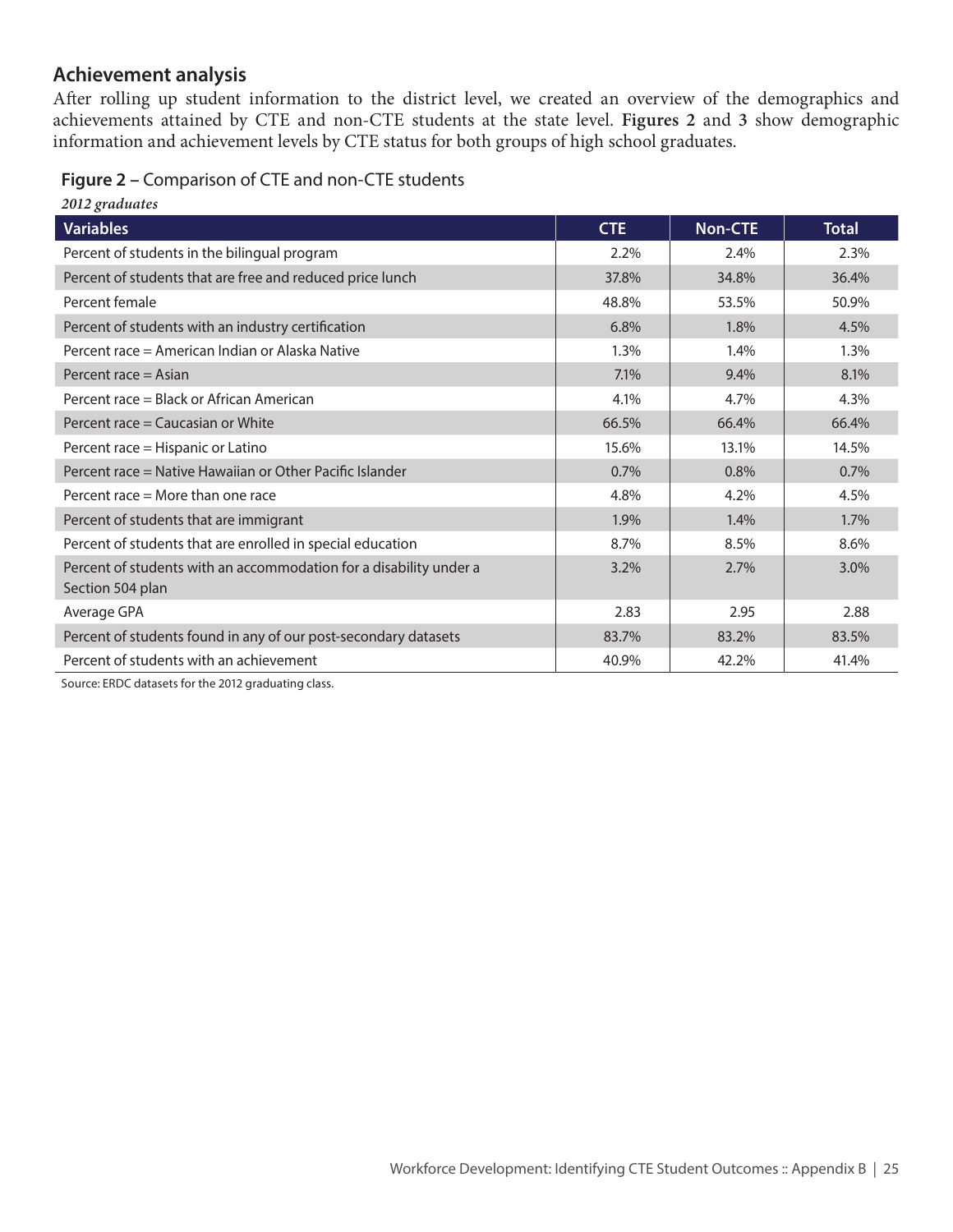#### **Figure 3 –** Comparison of CTE and non-CTE students

| 2013 graduates                                                                         |            |         |              |
|----------------------------------------------------------------------------------------|------------|---------|--------------|
| <b>Variables</b>                                                                       | <b>CTE</b> | Non-CTE | <b>Total</b> |
| Percent of students in the bilingual program                                           | 2.1%       | 2.5%    | 2.3%         |
| Percent of students that are free and reduced price lunch                              | 38.3%      | 34.8%   | 36.9%        |
| Percent female                                                                         | 49.1%      | 54.1%   | 51.0%        |
| Percent of students with an industry certification                                     | 7.7%       | 2.2%    | 5.6%         |
| Percent race = American Indian or Alaska Native                                        | 1.2%       | 1.2%    | 1.2%         |
| Percent race = Asian                                                                   | 7.4%       | 9.4%    | 8.2%         |
| Percent race = Black or African American                                               | 4.3%       | 4.6%    | 4.4%         |
| Percent race = Caucasian or White                                                      | 64.9%      | 65.8%   | 65.2%        |
| Percent race = Hispanic or Latino                                                      | 16.3%      | 13.7%   | 15.2%        |
| Percent race = Native Hawaiian or Other Pacific Islander                               | 0.7%       | 0.6%    | 0.7%         |
| Percent race $=$ More than one race                                                    | 5.3%       | 4.7%    | 5.1%         |
| Percent of students that are immigrant                                                 | N/A        | N/A     | N/A          |
| Percent of students that are enrolled in special education                             | 8.7%       | 8.6%    | 8.7%         |
| Percent of students with an accommodation for a disability under a Section<br>504 plan | 3.3%       | 3.0%    | 3.2%         |
| Average GPA                                                                            | 2.87       | 3.02    | 2.93         |
| Percent of students found in any of our post-secondary datasets                        | 81.4%      | 81.2%   | 81.3%        |
| Percent of students with an achievement                                                | 40.8%      | 42.6%   | 41.5%        |

Source: ERDC datasets for the 2013 graduating class.

Though CTE students as an overall group were more likely to be low income, receive accommodations for a disability under a Section 504 plan and have a lower GPA than non-CTE students, we found a bigger difference in these characteristics on average for both graduating classes between high-achieving students and low-achieving students, regardless of CTE status. This is demonstrated by comparing the results of Figures 2 and 3 above with the results of **Figures 4** and **5** below. Non-achieving students were also more likely than achieving students to be enrolled in special education. CTE students were still more likely to have a disability, even when taking achievement into consideration. As shown in Figures 4 and 5, they were also more likely to graduate high school with an industry certification.

**Figure 4 –** Comparison of achievers and non-achievers by CTE status

| $2012$ gruumits      |                             |                                     |                              |            |                                  |  |
|----------------------|-----------------------------|-------------------------------------|------------------------------|------------|----------------------------------|--|
| <b>CTE status</b>    | Free/reduced<br>price lunch | <b>Special education</b><br>program | <b>Disability</b><br>program | <b>GPA</b> | <b>Industry</b><br>certification |  |
| Non-CTE achiever     | 29.9%                       | 3.1%                                | 2.6%                         | 3.15       | 2.0%                             |  |
| CTE achiever         | 32.1%                       | 4.8%                                | 3.0%                         | 3.03       | 7.3%                             |  |
| Achiever total       | 31.1%                       | 4.1%                                | 2.8%                         | 3.08       | 4.9%                             |  |
| Non-CTE non-achiever | 38.4%                       | 12.3%                               | 2.8%                         | 2.80       | 1.6%                             |  |
| CTE non-achiever     | 41.7%                       | 11.3%                               | 3.3%                         | 2.70       | 6.4%                             |  |
| Non-achiever total   | 40.2%                       | 11.8%                               | 3.1%                         | 2.74       | 4.3%                             |  |

Source: ERDC datasets for the 2012 graduating class.

*2012 graduates*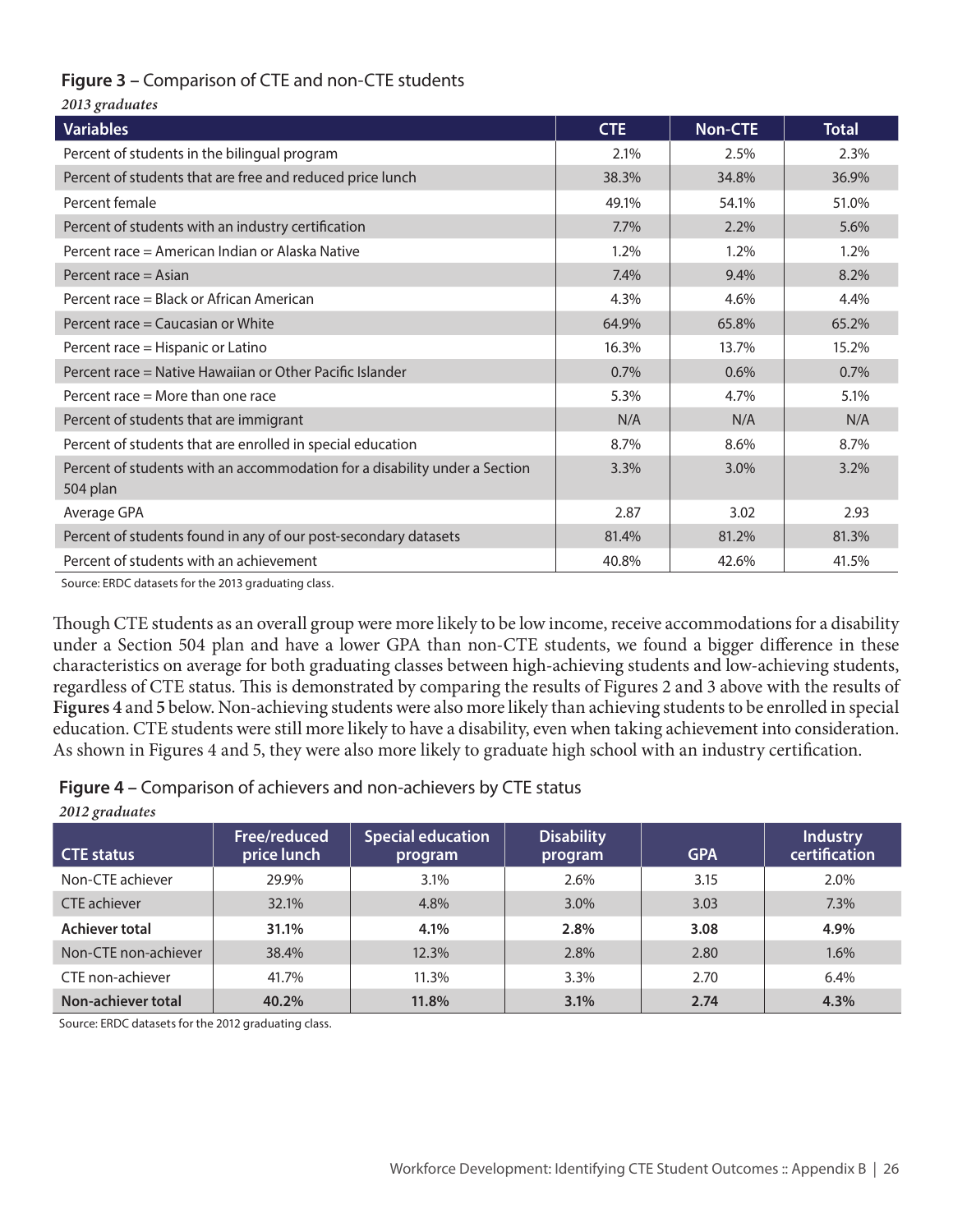**Figure 5 –** Comparison of achievers and non-achievers by CTE status

*2013 graduates*

| <b>CTE status</b>    | Free/reduced<br>price lunch | <b>Special education</b><br>program | <b>Disability</b><br>program | <b>GPA</b> | <b>Industry</b><br>certification |
|----------------------|-----------------------------|-------------------------------------|------------------------------|------------|----------------------------------|
| Non-CTE achiever     | 30.7%                       | 3.3%                                | 2.7%                         | 3.20       | 2.5%                             |
| CTE achiever         | 32.9%                       | 4.7%                                | $3.2\%$                      | 3.08       | 7.9%                             |
| Achiever total       | 32.0%                       | 4.1%                                | 3.0%                         | 3.13       | 5.7%                             |
| Non-CTE non-achiever | 37.9%                       | 12.6%                               | $3.2\%$                      | 2.88       | $2.0\%$                          |
| CTE non-achiever     | 42.0%                       | 11.4%                               | 3.4%                         | 2.73       | 7.6%                             |
| Non-achiever total   | 40.4%                       | 11.9%                               | 3.3%                         | 2.79       | 5.5%                             |

Source: ERDC datasets for the 2013 graduating class.

#### **Relationship between higher education and achievement**

Overall, we found that although the achievement rates appear similar between CTE and non-CTE students in the 2012 and 2013 graduating classes, CTE students in the 2012 graduating class were around 5 percent less likely to achieve than non-CTE students. However among graduates who did not attend four-year university, CTE students were around 11 percent more likely to achieve, and 37 percent more likely to achieve among high school graduates who did not go on to any postsecondary education. CTE students in the 2013 graduating class were around 7 percent less likely to achieve than non-CTE students. However among graduates who did not attend a four-year university, CTE students were around 6 percent more likely to achieve, and 35 percent more likely to achieve among high school graduates who did not go on to any post-secondary education.

#### **Relationship between CTE students and achievement**

We examined the relationship between achievement and CTE status for the 2012 and 2013 graduating classes. We ran correlations between the percent of achievement for each school district (percent of students that had attained at least one achievement) and the percent of CTE students in each district. Our analysis found a positive relationship between the percent of CTE students in a school district and the percent of successful outcomes for all students, however the statistical significance of these results may have been influenced by outliers in the data.

## **The effect of student experiences and characteristics on student achievement**

After creating our dataset of student achievement variables, we used regression analysis to examine how certain student characteristics and experiences accounted for post-secondary achievement in our two graduating classes of students. The dependent variable for the regression analysis was "Achievement," the independent variables included disability status, gender, race, special education status, immigrant status, low-income status and bilingual program participation, as well as other characteristics such as student GPA, CTE status, CTE credits earned and attainment of an industry certification. We found some collinearity among our independent variables when we compared them using correlation analysis, but we believe this was not large enough to significantly impact our results.

We ran multiple regression models with different combinations of our independent variables. The model that appeared to account for the most variance for each of our graduating classes is presented in F**igure 6**. Several of the variables in our model were statistically significant (variables that were significant at greater than the 99 percent confidence level are highlighted in yellow). GPA appeared to account for most of the variance in our final model, however our low pseudo R2 values for both classes of graduates suggest that much of the variation we observed in terms of achievement is explained by variables other than the ones we had available to us in our dataset.